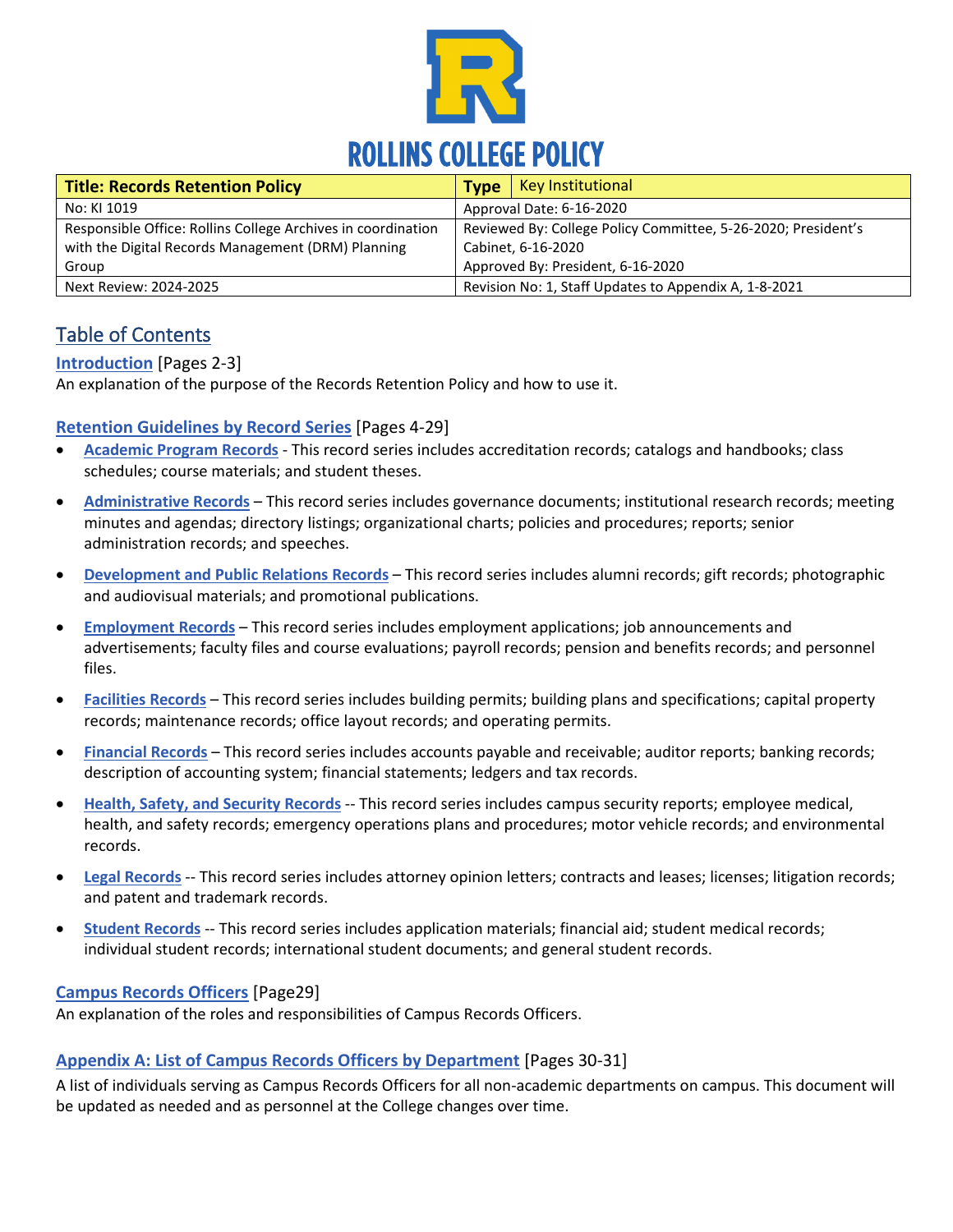## <span id="page-1-0"></span>[Introduction](#page-0-0)

### **Purpose and Objectives**

The Records Retention Policy provides guidance on the retention and disposition of records documenting administrative functions and programs common to most departments at Rollins College. Its purpose is to ensure that:

- (1) College records are maintained in a manner that meets all legal, fiscal, administrative, and operational requirements;
- (2) College records that are no longer needed for legal, fiscal, administrative, or operational requirements are destroyed as prescribed by law and do not place the college at risk; and
- (3) College records of historic value are identified and transferred to the College Archives.

This policy is intended to provide guidance for document retention at Rollins and that common sense and good judgement must be exercised by designated college records officers in the administration of the policy.

### **Using the Policy**

For the above stated purposes, the Record Retention Policy is organized into functional groups of records, called *record series,* which align with the major business functions of the College. As defined in Rule 1B-24.001(k) of the Florida Administrative Code, a records series is "a group of related … records arranged under a single filing arrangement or kept together as a unit (physically or intellectually) because they consist of the same form, relate to the same subject or function, result from the same activity, document a specific type of transaction, or have some other relationship arising from their creation, receipt, or use. A record series might contain records in a variety of forms and formats that document a particular program, function, or activity of the agency."

The records series listed herein apply to all administrative, academic, and operational units of the College. This General Retention Schedule is *intended to provide basic instructions on how long records within these series should be retained for legal, fiscal, and/or historical purposes*.

Therefore, each records series in this schedule notes:

- a list (though not an exhaustive list) of document types;
- the department or office responsible for maintaining the official copy of a record;
- how long records in that series should be kept;
- whether the records need to be transferred to the College Archives; and
- what the appropriate method of disposal is for those records.

*Importantly, this schedule applies equally to records stored in paper or electronic form.* It is updated and evaluated on an annual basis. This version was revised and approved on 6-16-2020. As such, it supersedes all previous records retention and disposition schedules that may have been created for general use or for individual campus units. However, because this kind of document is broad in its guidelines, industry, program, or departmental records policies may supplement it as needed.

Should you have questions about using this schedule, please contact Rachel Walton, Digital Archivist and Records Manager, at [rwalton@rollins.edu](mailto:rwalton@rollins.edu) or campus extension 1127.

#### **Retention Periods and Terminology**

Retention periods are based on federal and state statutes and regulations, codes of best practice, e.g. from the American Association of Collegiate Registrars and Admissions Officers (AACRAO), and College requirements. Where relevant, references to these requirements are cited.

Important records management terminology is defined bellow.

- **ACT:** While active, employed, or enrolled and until administrative need is satisfied.
- **LIFE:** Life of affected employee.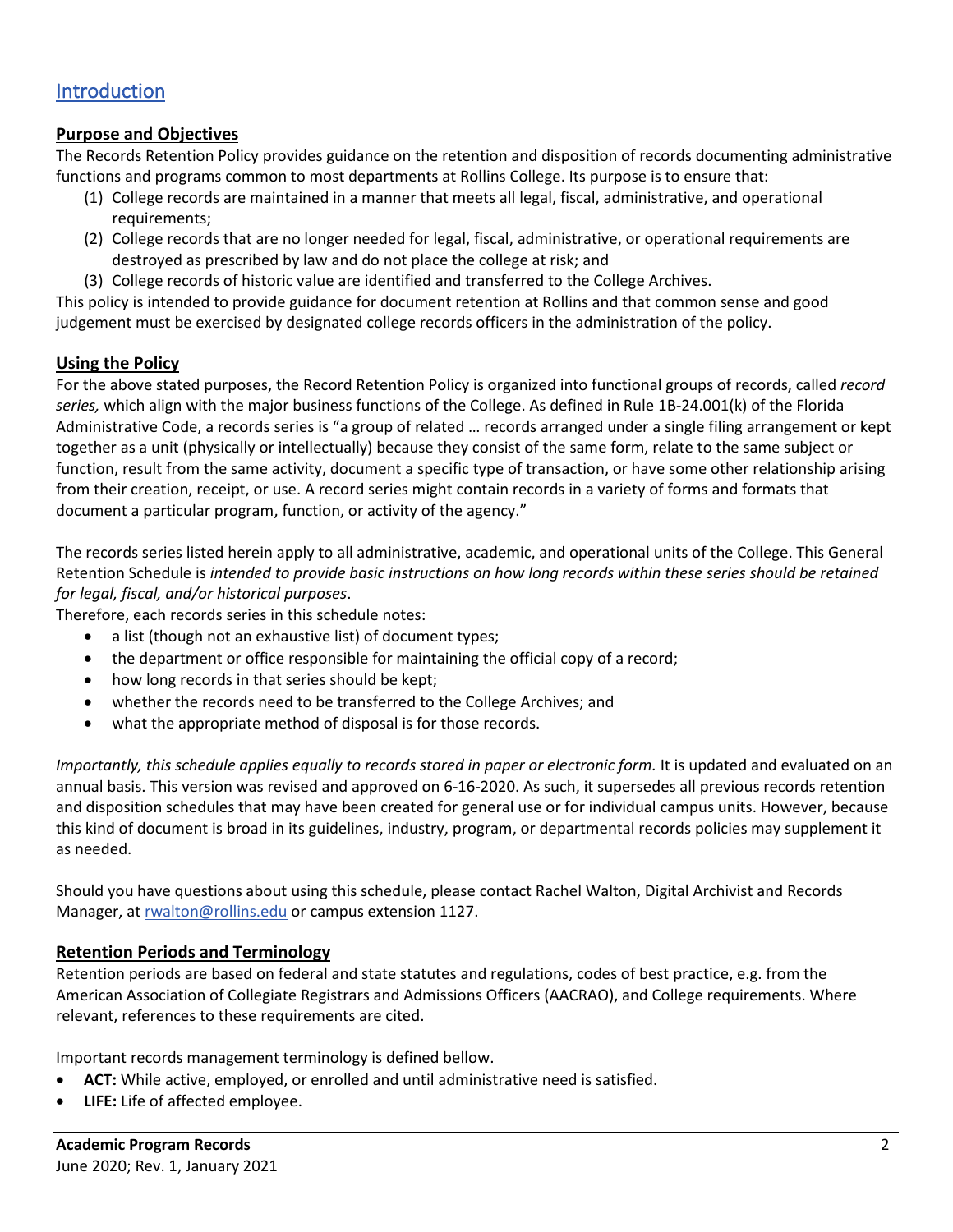• Records designated as **"Transfer to Archives"** should be sent (physically or electronically) to the College Archives once they have become *inactive*. An *inactive record* is defined as one "that does not have to be readily available, but which must be kept for legal, fiscal, or historical purposes." (ARMA International)

Records retention best practices include the following.

- If records from two or more series are filed together, the combined file must be retained through the *longest* retention period represented within those records.
- Duplicate records *should not* be retained longer than the official copy.
- **Any records, whether paper or electronic, that relate to pending or probable litigation must be retained until the final conclusion of the litigation, regardless of approved disposition schedules that would otherwise permit earlier destruction.** If you have any questions about whether your records relate to pending or probable litigation please contact the Associate Vice President of Human Resources (HR) and Risk Management, Matt Hawks at [mhawks@rollins.edu](mailto:mhawks@rollins.edu) or campus extension 2104. HR has the authority to maintain records in that department beyond the retention periods specified in this document, if to do so is in the best interest of the College.

### **Other Records Management Resources**

As you manage your department's records, you may find the following documents relating to records storage, access, transfer, archiving, or security helpful. If you have questions about any of these documents, please contact the relevant department.

#### *Human Resources (407-646-2102)*

- [Policy for the Preservation of Electronically Stored Information](https://www.rollins.edu/human-resources/documents/additional/preservation-electronically-stored-info.pdf)
- [Viewing of Personnel Records](https://www.rollins.edu/human-resources/documents/policies/employment-procedures/HR7790_viewing-personnel-records_05.09.2017.pdf)

### *College Archives (407-646-2421)*

- [Access Policy for Permanent College Records](https://www.rollins.edu/library/docs/archives/AccessPolicy-CollegeRecords.pdf)
- [Policy of the Archiving of College Email](https://rpublic.rollins.edu/sites/IT/itPublic/policies/policies-email-archive.pdf) (requires you to sign in with your Foxlink credentials)
- [Rollins College Archives Records Transfer Procedures](https://www.rollins.edu/library/docs/archives/RecordsTransferProcedures.pdf)

#### *Information Technology*

• College Policy KI 1021 *[Privacy and General Data Protection Regulation Statements](https://rpublic.rollins.edu/sites/IR/Shared%20Documents/KI%201021%20Privacy%20and%20General%20Data%20Security%20Statement%2010-30-2019.pdf)*. Contact Sr. IT Security Engineer, Bill Rodriguez, about this policy a[t brodriguez@rollins.edu](mailto:brodriguez@rollins.edu) or extension 6378.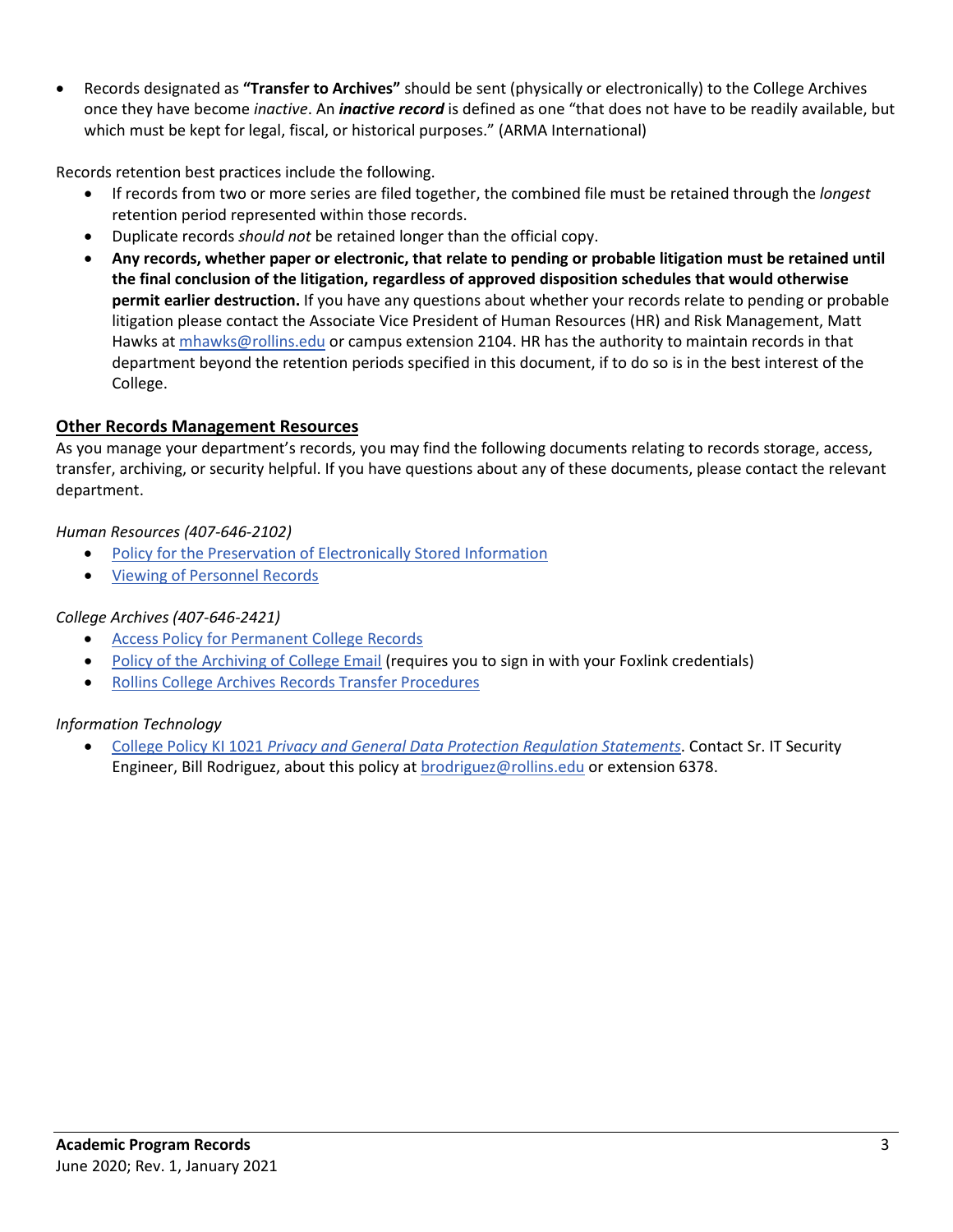# <span id="page-3-0"></span>Retention Guidelines by Record Series

## [Academic Program Records](#page-0-0)

Records that document teaching and learning at the College. May include college catalogs, handbooks, class schedules and descriptions, syllabi, reading lists, and accreditation records. Does not include the teaching, research, professional, or personal files of the faculty.

## **Accreditation Records**

Records that document the Southern Association of Colleges and School Commission on College (SACSCOC) regional accreditation process for the College, as well as other external program accreditations and approvals for individual programs and units. May include, but is not limited to, self-study reports; final reports sent to the accreditation organization; statistical data; working papers; evaluation reports; and related documentation and correspondence.

|                      | <b>Record Holder</b>    | <b>Retention Period</b> | <b>Disposition</b>              |
|----------------------|-------------------------|-------------------------|---------------------------------|
| <b>Official Copy</b> | Office of Institutional | Permanent               | <b>Transfer to Archives</b>     |
|                      | Effectiveness and/or    |                         |                                 |
|                      | individual academic     |                         |                                 |
|                      | department(s)           |                         |                                 |
| <b>Duplicates</b>    | All other offices       | Until no longer needed  | <b>Confidential Destruction</b> |

Notes: The accreditation process generates a broad range of documents, many of them drafts and extra copies. Archives staff will review accreditation records transferred to their care to identify specific records for permanent retention.

### **Catalogs and Handbooks**

Publications documenting the courses offered by schools, departments, and programs.

|                      | <b>Record Holder</b>                      | <b>Retention Period</b> | <b>Disposition</b>              |
|----------------------|-------------------------------------------|-------------------------|---------------------------------|
| <b>Official Copy</b> | Dean's Office; Office of the<br>Registrar | Permanent               | <b>Transfer to Archives</b>     |
| <b>Duplicates</b>    | All other offices                         | Until no longer needed  | <b>Confidential Destruction</b> |

References: IRS recordkeeping requirements for Educational Organizations and Private Schools qualifying for 501(c)(3) status must retain, for a minimum period of three years, "Copies of all brochures, catalogs, and advertising dealing with student admissions, programs, and scholarships." (Se[e http://1.usa.gov/ZTS3js\)](http://1.usa.gov/ZTS3js) AACRAO *Retention of Records* 2010 recommends permanent retention of catalogs.

Notes: All College catalogs (College of Liberal Arts, the Crummer Graduate School of Business, and the Hamilton Holt School) are currently being captured as part of the Archives' web archiving program. Official record holders should notify Archives when a new catalog or handbook becomes available.

#### **Class Schedules**

Records documenting class schedules at Rollins. This may include, but is not limited to, the final version of the schedule of classes, requests from departments for class offerings, requests for class changes, and related documentation and correspondence.

|                      | <b>Record Holder</b>     | <b>Retention Period</b>   | <b>Disposition</b>                   |
|----------------------|--------------------------|---------------------------|--------------------------------------|
| <b>Official Copy</b> | Office of the Registrar; | Final class schedules:    | Retain in Student Information System |
|                      | Academic                 | Permanent                 | (Banner)                             |
|                      | departments or           |                           |                                      |
|                      | programs                 | All other records: Retain | <b>Confidential Destruction</b>      |
|                      |                          | until no longer needed    |                                      |
| <b>Duplicates</b>    | All other offices        | Until no longer needed    | <b>Confidential Destruction</b>      |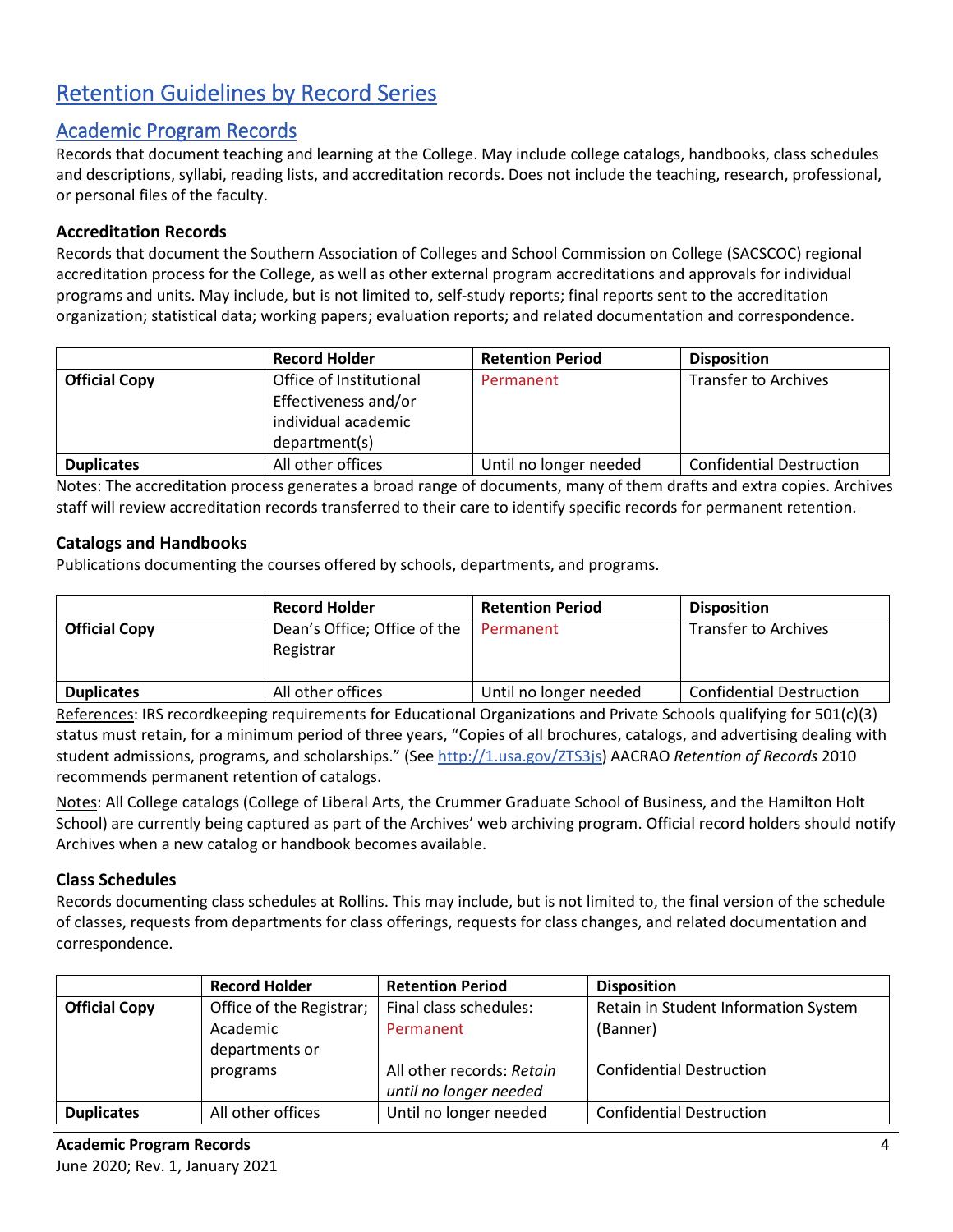References: AACRAO *Retention of Records* 2010 recommends permanent retention of class schedules ("Per term listing of all courses offered including time/day and seat limits").

## **Course Materials and Descriptions**

Records documenting the instruction of individual courses. This may include, but is not limited to, syllabi and official course descriptions; course outlines and calendars; course summaries; lists of classes by term or program; bibliographies and other reading lists; course announcements, assignments, and handouts; student work products, attendance records, rosters, and related documents created in the course of regular teaching and learning.

|                      | <b>Record Holder</b>                                                | <b>Retention Period</b>                                                                                                                                                                                                                                                                                       | <b>Disposition</b>                                                                                                |
|----------------------|---------------------------------------------------------------------|---------------------------------------------------------------------------------------------------------------------------------------------------------------------------------------------------------------------------------------------------------------------------------------------------------------|-------------------------------------------------------------------------------------------------------------------|
| <b>Official Copy</b> | Deans' offices                                                      | <b>Official Course descriptions</b><br>and syllabi: Permanent                                                                                                                                                                                                                                                 | <b>Transfer to Archives</b>                                                                                       |
|                      | Academic departments or<br>programs                                 | Student work products and<br>attendance records: 1 year<br>after completion of the<br>course for all materials not<br>tied to grade appeals or<br>contestations. [For those<br>related to grade appeals or<br>contestations, retain for 1<br>semester following the<br>expiration of the appeals<br>process.] | Confidential Destruction by<br>the office of origin                                                               |
|                      | The Office of the Registrar;<br>Academic departments or<br>programs | Class rosters: 3 years after<br>completion of the course<br>All other course materials<br>and related documents:<br>Retain until no longer                                                                                                                                                                    | Confidential Destruction by<br>the office of origin<br><b>Confidential Destruction by</b><br>the office of origin |
| <b>Duplicates</b>    | All other offices                                                   | needed<br>Until no longer needed                                                                                                                                                                                                                                                                              | <b>Confidential Destruction</b>                                                                                   |

References: Rule 1B-24.001(k) of the Florida Administrative Code, Items #6, 56, 88. 100, and 107 (2019). Notes: The above guidance about student work products does not relate to scholastic evaluations or grades. For guidance about those records see the section of this document devoted to Employments Records, specifically Faculty Files.

#### **Student Theses**

Selected final products from graduates in special programs across campus. Examples include: Honors in the Major, the Honors Degree Program, the Master of Liberal Studies Program, the Master's in Applied Behavior Analysis and Clinical Science, and the Crummer School of Business' SunTrust Portfolios and Executive Doctorate in Business Administration.

|                      | <b>Record Holder</b>        | <b>Retention Period</b> | <b>Disposition</b>              |
|----------------------|-----------------------------|-------------------------|---------------------------------|
| <b>Official Copy</b> | <b>Academic Departments</b> | Permanent               | Transfer to Archives via        |
|                      | and Program Chairs          |                         | submission to Institutional     |
|                      |                             |                         | Repository                      |
| <b>Duplicates</b>    | All other offices           | Until no longer needed  | <b>Confidential Destruction</b> |

#### <span id="page-4-0"></span>**Grants, Awards, and Sponsored Research**

**Academic Program Records** 5 June 2020; Rev. 1, January 2021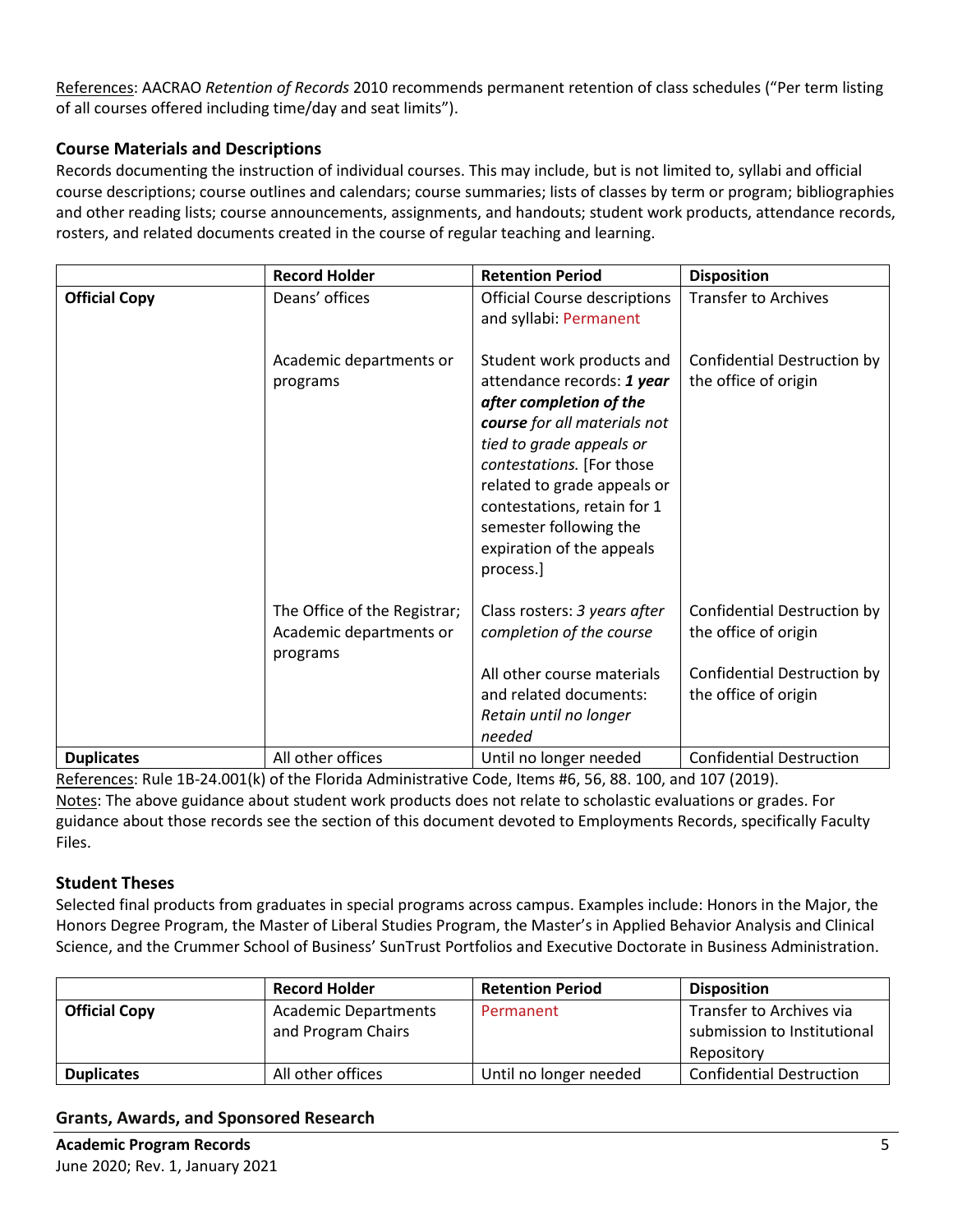Records include applications, written updates and reports, data and copies of data, budget materials and financial records, research documentation, and/or correspondence.

|                      | <b>Record Holder</b>                                                                                                                                                                             | <b>Retention Period</b>                                                                                                                                                                                            | <b>Disposition</b>                                                                                                    |
|----------------------|--------------------------------------------------------------------------------------------------------------------------------------------------------------------------------------------------|--------------------------------------------------------------------------------------------------------------------------------------------------------------------------------------------------------------------|-----------------------------------------------------------------------------------------------------------------------|
| <b>Official Copy</b> | Faculty and other<br>researchers engaged in<br>grant-funded activities                                                                                                                           | <b>Federal Grant Awards:</b><br>ACT+3 years following the<br>close of the award and<br>submission of the final<br>report                                                                                           | Confidential Destruction by<br>the Principle Investigator/<br>Project Director [See Note<br>below for "Researchers."] |
|                      |                                                                                                                                                                                                  | Private and other Funding<br>Agencies, or Internal<br>Grants: ACT+3 years<br>following the close of the<br>award, unless otherwise<br>specified by the funding<br>agency.                                          | Confidential Destruction by<br>the Principle Investigator/<br>Project Director [See Note<br>below for "Researchers."] |
|                      | Office of Grants and<br>Sponsored Research; the<br>Office of Corporate and<br><b>Foundation Relations;</b><br>Office of the President,<br>Provost, Deans, or other<br>relevant Directors Offices | All grant application<br>materials and awards<br>documented by official<br>College offices: ACT+7<br>years following the close<br>of the award, unless<br>necessary for the<br>continuation of College<br>business | Confidential Destruction by<br>the Office of Origin [See<br>Note below about "Internal<br>Grants and Awards"]         |
| <b>Duplicates</b>    | All other offices                                                                                                                                                                                | Until no longer needed                                                                                                                                                                                             | <b>Confidential Destruction</b>                                                                                       |

References: Uniform Administrative Requirements, Cost Principles, and Audit Requirements for Federal Awards, 2 CFR Part 200, Uniform Guidance sections §200.333-7.

Note for Researchers: It is the responsibility of the funded researcher to enter a research project with an understanding of what kind of data and documentation will be used, created, maintained, and destroyed and when. Those specifics of should be articulated in written form before the start of a project. Examples of such documents might be an accepted grant proposal, a **Data Management Plan (DMP)**, an **Institutional Review Board (IRB)** application, or another binding document explaining the parameters of the research project in question.

Note about Internal Grants and Awards: Information about internal grants and awards should be shared with the College Archives annually by the **Dean of Faculty** in the form of a brief report, in order to ensure historical documentation of the College's research productivity. For further guidance on this, see an explanation of the requirements for "**Reports**" under the **Administrative Records** series section of this policy.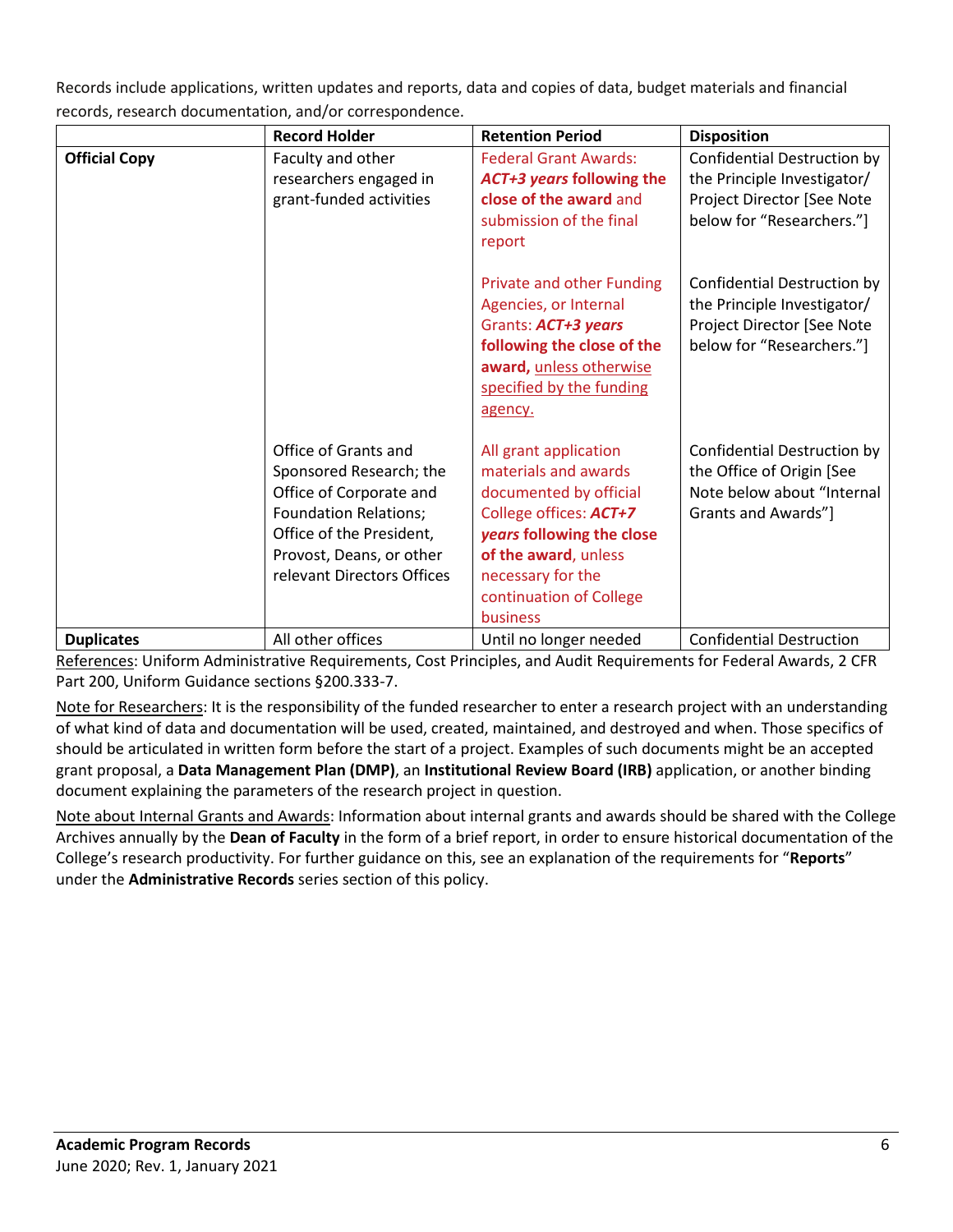# [Administrative Records](#page-0-0)

Records that document the activities of senior administrators; the organization of the College; governance and management of the College and its faculty and staff; and planning, reporting, and decision-making.

## **Governance Documents**

Records that document the formation and governance of the College. Includes Articles of Incorporation, the College Charter, Bylaws of the College, and Bylaws of the Faculty.

|                      | <b>Record Holder</b>        | <b>Retention Period</b> | <b>Disposition</b>              |
|----------------------|-----------------------------|-------------------------|---------------------------------|
| <b>Official Copy</b> | Archives; Office of the     | Permanent               | <b>Transfer to Archives</b>     |
|                      | President; President of the |                         |                                 |
|                      | Faculty                     |                         |                                 |
| <b>Duplicates</b>    | All other offices           | Until no longer needed  | <b>Confidential Destruction</b> |

#### **Institutional Research Records**

Records that document the collection, interpretation, and dissemination of institutional research. These records may include survey data, data collection tools, and reports.

|                      | <b>Record Holder</b>    | <b>Retention Period</b>     | <b>Disposition</b>              |
|----------------------|-------------------------|-----------------------------|---------------------------------|
| <b>Official Copy</b> | Office of Institutional | Final reports: Permanent    | <b>Transfer to Archives</b>     |
|                      | Research                |                             |                                 |
|                      |                         | All other records: Until no | <b>Confidential Destruction</b> |
|                      |                         | longer needed               |                                 |
| <b>Duplicates</b>    | All other offices       | Until no longer needed      | <b>Confidential Destruction</b> |

### **Meeting Minutes and Agendas of Committee Meetings**

Records documenting the orders of business and proceedings of official meetings of the Faculty and/or formal standing committees, as well as any other decision-making entities across campus, including the Board of Trustees. This records series also concerns internal minutes and agenda items for all campus units and academic departments that are created in the regular course of business.

|                      | <b>Record Holder</b>                                                      | <b>Retention Period</b>                                                                                                                                                                 | <b>Disposition</b>              |
|----------------------|---------------------------------------------------------------------------|-----------------------------------------------------------------------------------------------------------------------------------------------------------------------------------------|---------------------------------|
| <b>Official Copy</b> | Departments and Offices;<br><b>Committee Chairs</b><br>President's Office | Official faculty and<br>standing committees:<br>Permanent                                                                                                                               | <b>Transfer to Archives</b>     |
|                      |                                                                           | <b>Board of Trustees: Active</b><br>files should be retained in<br>the Office of the President;<br>Inactive files are<br>Permanent and should be<br>deposited in the College<br>archive | <b>Transfer to Archives</b>     |
|                      |                                                                           | Departments and other<br>entities: Until no longer<br>needed                                                                                                                            | <b>Confidential Destruction</b> |
| <b>Duplicates</b>    | All other offices                                                         | Until no longer needed                                                                                                                                                                  | <b>Confidential Destruction</b> |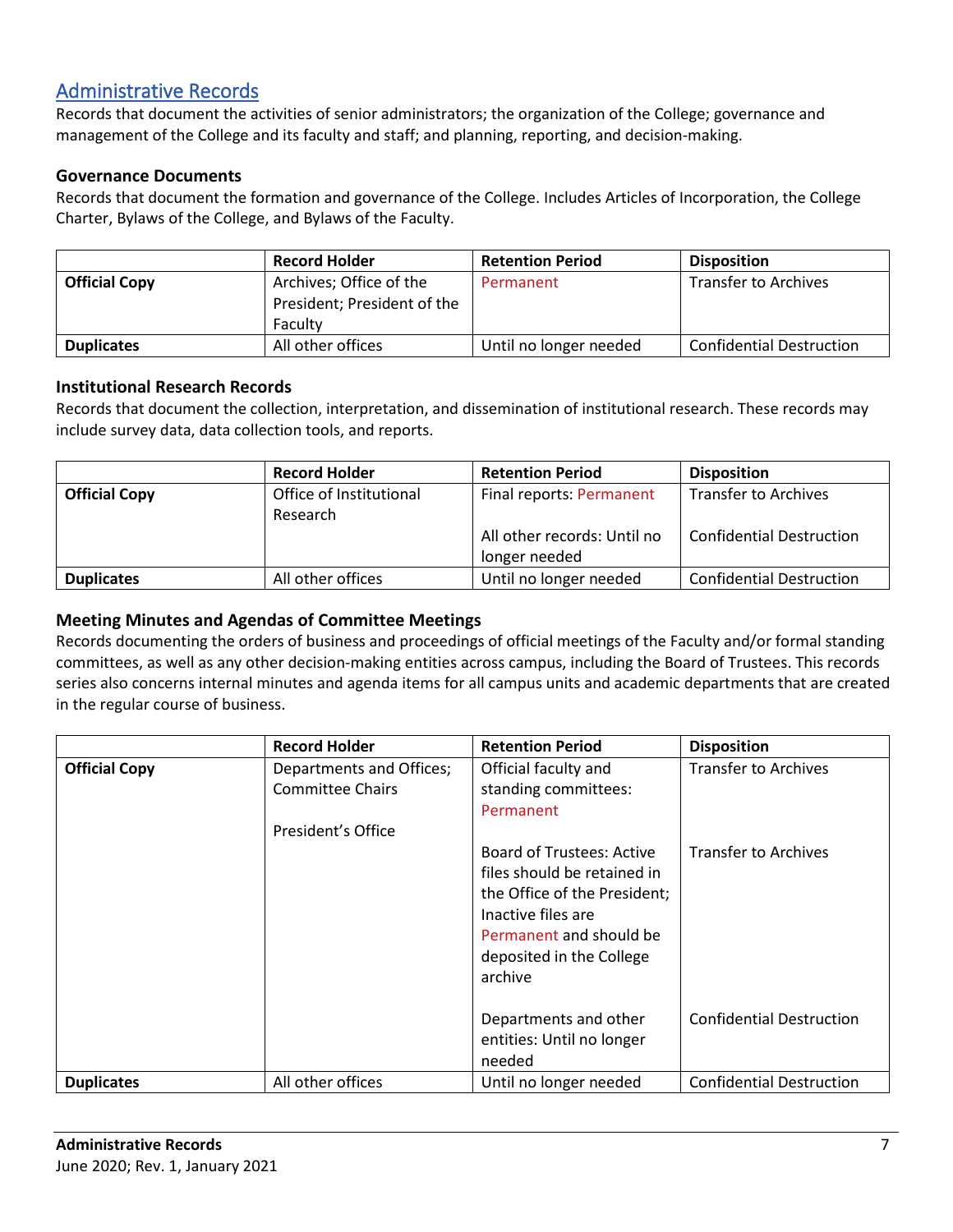## **Organizational Charts**

Charts that show lines of authority and responsibility College wide, within and between the various departments of the College. Official offices maintaining these organizational charts should retain these records until they are obsolete, superseded, or administrative value is lost; then transfer to Archives.

|                      | <b>Record Holder</b>         | <b>Retention Period</b> | <b>Disposition</b>              |
|----------------------|------------------------------|-------------------------|---------------------------------|
| <b>Official Copy</b> | The Office of Institutional  | Permanent               | Transfer to Archives when       |
|                      | Research; The Office of the  |                         | no longer in use.               |
|                      | <b>Provost and President</b> |                         |                                 |
| <b>Duplicates</b>    | All other offices            | Until no longer needed  | <b>Confidential Destruction</b> |

### **Directory Listings**

List of all employed faculty and staff at the college. May be updated semesterly for faculty and annually for all college employees. No personal or sensitive data should be collected in these directories.

|                      | <b>Record Holder</b> | <b>Retention Period</b> | <b>Disposition</b>              |
|----------------------|----------------------|-------------------------|---------------------------------|
| <b>Official Copy</b> | Dean's Office, Human | Permanent               | <b>Transfer to Archives</b>     |
|                      | Resources            |                         |                                 |
| <b>Duplicates</b>    | All other offices    | Until no longer needed  | <b>Confidential Destruction</b> |

#### **Key Policies, Principles, and Procedures**

Critical policies and procedures documenting a department, office, program, and/or school; language that explains the values, rules, activities, and general processes of the College as a whole; official statements about policies of the College; formal written documentation about the procedures of a department, office, program, or school; formal supporting documents and operating procedures that outline methods for accomplishing critical functions or activities assigned to a unit. Examples of such materials are the College mission statement and any Key Institutional Policies governed by the College Policy Committee, in addition to departmentally-accepted standard operating procedures or implementation plans as well as any official campus correspondence, memoranda, or other communication portals that issue formal policies and procedures to be followed.

|                      | <b>Record Holder</b>    | <b>Retention Period</b>      | <b>Disposition</b>              |
|----------------------|-------------------------|------------------------------|---------------------------------|
| <b>Official Copy</b> | Office of Institutional | Official and finalized Key   | Transfer to Archives (after     |
|                      | Research; Human         | Policies, Principles, and    | consultation with College       |
|                      | Resources; Issuing      | <b>Procedures: Permanent</b> | Archives)                       |
|                      | Departments and Offices |                              |                                 |
| <b>Duplicates</b>    | All other offices       | Until no longer needed       | <b>Confidential Destruction</b> |

#### **Reports**

Periodic, annual, or special reports that document specific projects or activities at the College or critical departments within the College. This *necessarily* includes official College Strategic Planning materials.

|                      | <b>Record Holder</b>          | <b>Retention Period</b>     | <b>Disposition</b>              |
|----------------------|-------------------------------|-----------------------------|---------------------------------|
| <b>Official Copy</b> | <b>Originating Department</b> | Annual and special reports: | <b>Transfer to Archives</b>     |
|                      |                               | Permanent                   |                                 |
|                      |                               |                             |                                 |
|                      |                               | Interim and other reports:  | <b>Confidential Destruction</b> |
|                      |                               | Until no longer needed      |                                 |
| <b>Duplicates</b>    | All other offices             | Until no longer needed      | <b>Confidential Destruction</b> |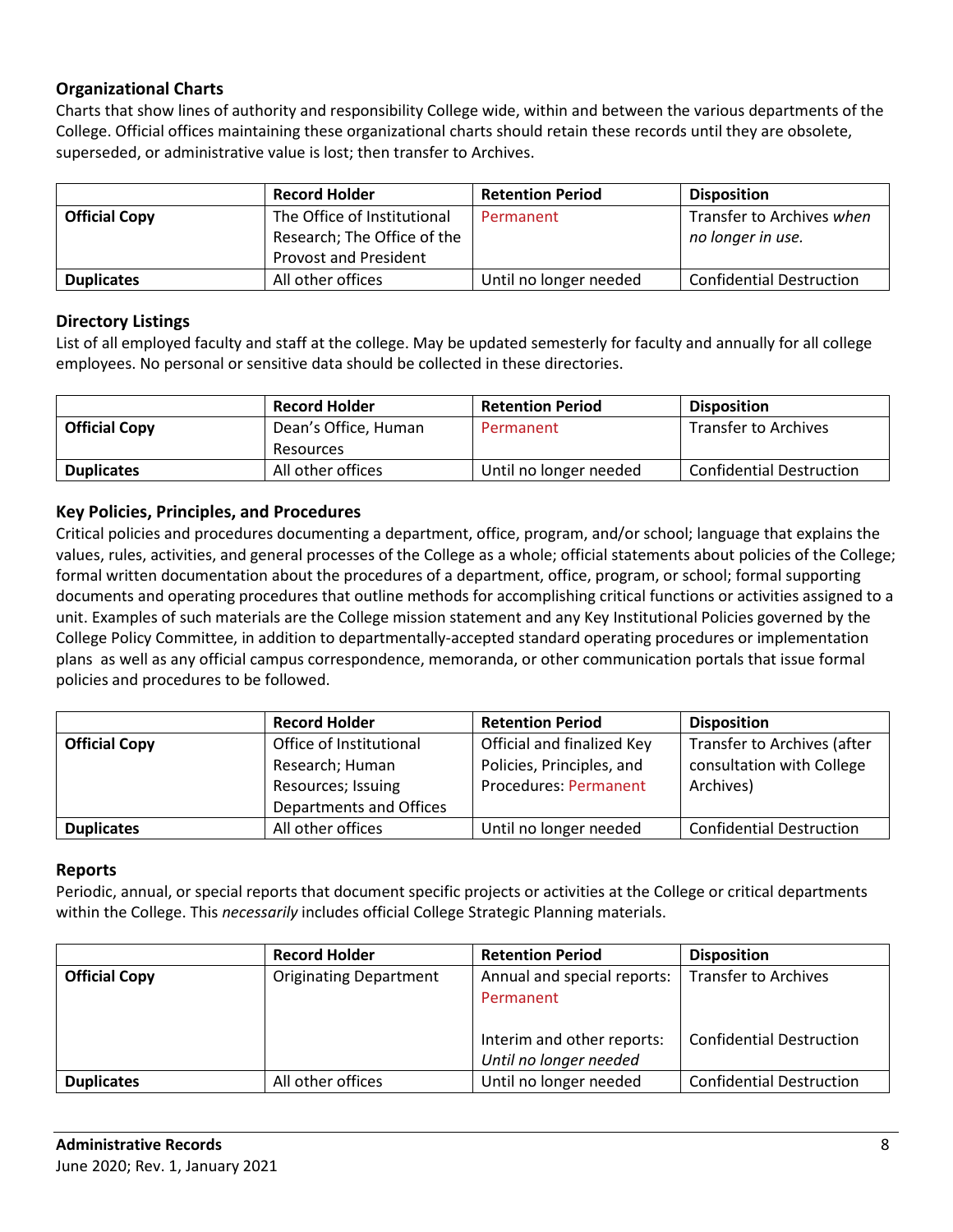## **Senior Administration Records**

Records that document the functions, activities, and decision-making practices of senior administrative offices, specifically the Office of the President and the Office of the Vice President for Academic Affairs and Provost. This may include memoranda, correspondence, and background materials; it *necessarily* includes official reports, institutional principles and policies, and critical campus procedures or implementation documentation.

|                      | <b>Record Holder</b>                                                                                            | <b>Retention Period</b> | <b>Disposition</b>                                                                             |
|----------------------|-----------------------------------------------------------------------------------------------------------------|-------------------------|------------------------------------------------------------------------------------------------|
| <b>Official Copy</b> | Senior Administrative<br>Offices; Office of the<br>President, Provost, Deans,<br>and Directors across<br>campus | Permanent               | Transfer to Archives when<br>no longer in use (after<br>consultation with College<br>Archives) |
| <b>Duplicates</b>    | All other offices                                                                                               | Until no longer needed  | <b>Confidential Destruction</b>                                                                |

References: Rule 1B-24.001(k) of the Florida Administrative Code, Item #51

Notes: This record series requires retention of email records. The College adopts the National Archives and Records Administration's "Capstone" approach to email archiving which enables institutions to collect email of permanent historical value based on an employee's position and function, rather than the content of individual email messages. Therefore, email records created and received by the Offices of the President and Provost will automatically be retained as permanent records of historical value by the College Archives. Also see the procedures in place for archiving email across the college in the Policy for Archiving College Email, linked in the Introduction section of this document.

#### **Speeches**

Speeches prepared for presentation by a member of the senior administration acting in her or his official capacity. May include final copies, audio or video recordings of speeches, source materials, or other related records. Important speeches annually may include those given at Commencement, Convocation, the Annual Faculty Retreat, Staff Appreciation Day, and any all-college colloquia.

|                      | <b>Record Holder</b>                                                                | <b>Retention Period</b>                        | <b>Disposition</b>              |
|----------------------|-------------------------------------------------------------------------------------|------------------------------------------------|---------------------------------|
| <b>Official Copy</b> | Office of the President,<br>Office if the Provost, other<br>Departments and Offices | Final copies and<br>recordings: Permanent      | <b>Transfer to Archives</b>     |
|                      |                                                                                     | All other materials: Until<br>no longer needed | <b>Confidential Destruction</b> |
| <b>Duplicates</b>    | All other offices                                                                   | Until no longer needed                         | <b>Confidential Destruction</b> |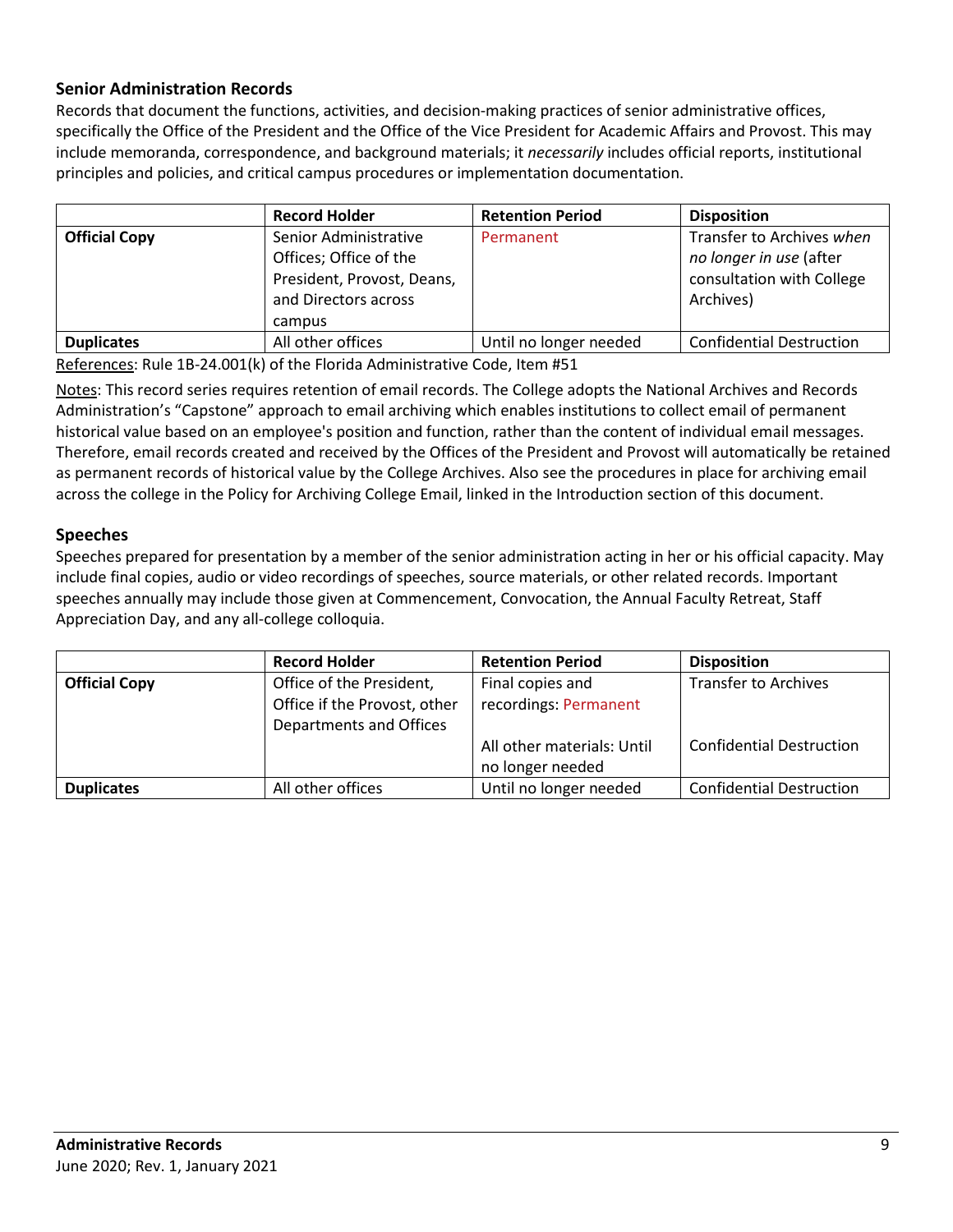# <span id="page-9-0"></span>[Development and Public Relations Records](#page-0-0)

Records that document activities to increase financial support for the College, engage alumni, and communicate about the College to parents, prospective students, and the community at large.

## **Development and Fundraising Documents**

Records related to donor relations, gifts, endowments, foundations, and/or any other capital campaigns organized through official College channels. This includes internal and external reports, development financials, as well as official College communications and general correspondence about fundraising.

|                      | <b>Record Holder</b>      | <b>Retention Period</b>                                                                                                                                                                  | <b>Disposition</b>                                  |
|----------------------|---------------------------|------------------------------------------------------------------------------------------------------------------------------------------------------------------------------------------|-----------------------------------------------------|
| <b>Official Copy</b> | Institutional Advancement | Reports and official College<br>communications:<br>Permanent                                                                                                                             | <b>Transfer to Archives</b>                         |
|                      |                           | Capital campaign records<br>[distinct from record types]<br>listed herein under<br>"Financial Records"]:<br>ACT+3 years from the<br>close of the fiscal year<br>after the campaign ended | Confidential Destruction by<br>the office of origin |
|                      |                           | General correspondence<br>and related documents:<br>Until no longer needed                                                                                                               | <b>Confidential Destruction</b>                     |
| <b>Duplicates</b>    | All other offices         | Until no longer needed                                                                                                                                                                   | <b>Confidential Destruction</b>                     |

## **Alumni Information and Communications**

Records about and communications with the alumni of the College. This includes documents like alumni lists, alumni association records, alumni awards and recognitions, and correspondence.

|                      | <b>Record Holder</b> | <b>Retention Period</b>                                                                                                               | <b>Disposition</b>                                                          |
|----------------------|----------------------|---------------------------------------------------------------------------------------------------------------------------------------|-----------------------------------------------------------------------------|
| <b>Official Copy</b> | Alumni Affairs       | Alumni awards and<br>recognitions:<br>Permanent                                                                                       | <b>Transfer to Archives</b>                                                 |
|                      |                      | Alumni association<br>records: Transfer records<br>with historical value to<br>Archives after 5 years or<br>when reference value ends | <b>Confidential Destruction</b><br>(Consult with Archives<br>before action) |
|                      |                      | Alumni lists and<br>correspondence<br>documents: Until no longer<br>needed                                                            | <b>Confidential Destruction</b>                                             |
| <b>Duplicates</b>    | All other offices    | Until no longer needed                                                                                                                | <b>Confidential Destruction</b>                                             |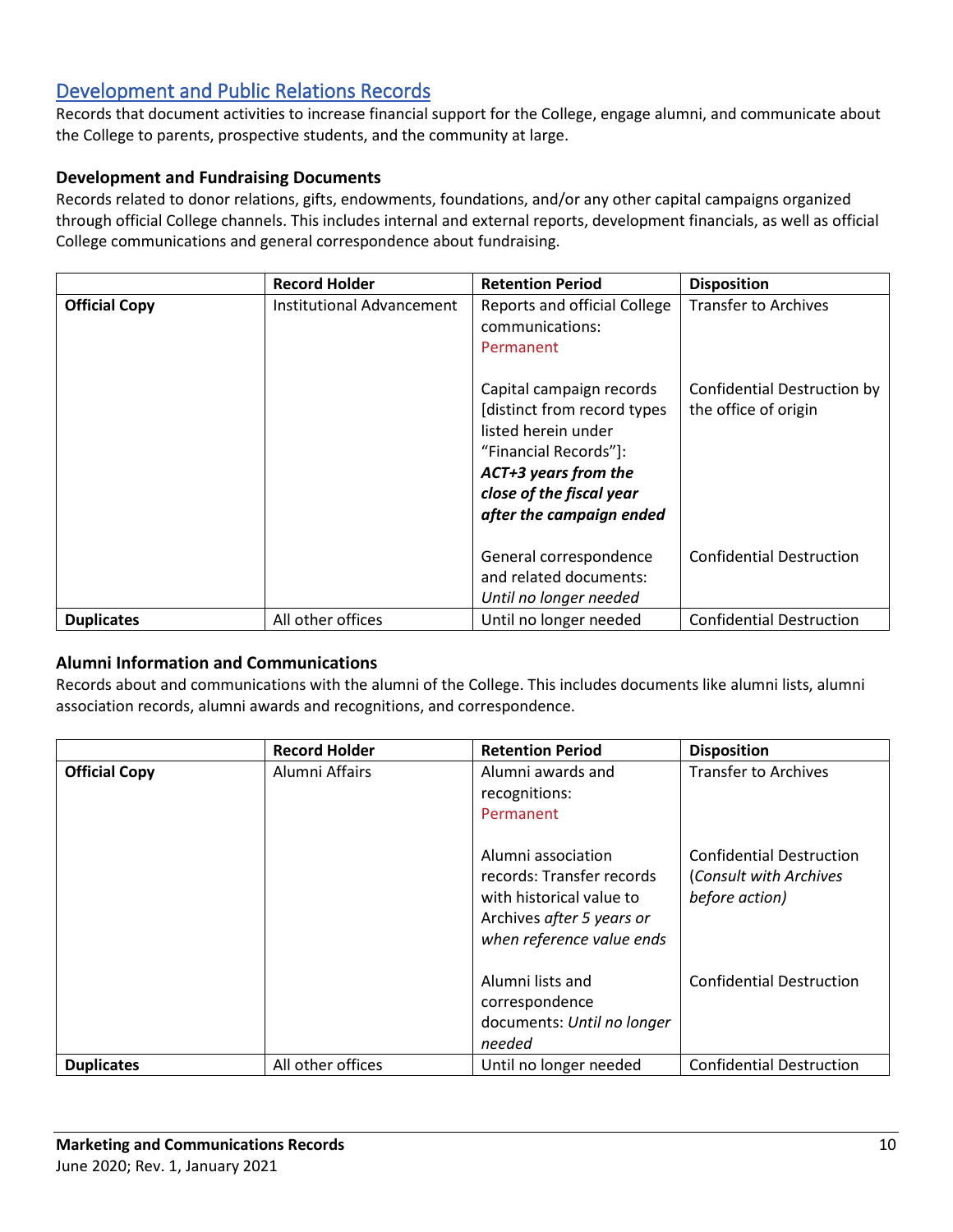## **Photographic and Audiovisual Materials**

Records that document College activities, events, students, alumni, faculty, and staff. These materials are typically used for student recruitment, fundraising, publicity, or publications. May include print or digital photographs and audiovisual recordings, in the form of final cuts, edited footage, or raw formats.

|                      | <b>Record Holder</b> | <b>Retention Period</b>     | <b>Disposition</b>              |
|----------------------|----------------------|-----------------------------|---------------------------------|
| <b>Official Copy</b> | Marketing and        | Photographs and final,      | <b>Transfer to Archives</b>     |
|                      | Communications       | edited recordings:          |                                 |
|                      |                      | Permanent                   |                                 |
|                      |                      |                             |                                 |
|                      |                      | Raw footage: Consult with   | <b>Consult with Archives</b>    |
|                      |                      | Archives before action      |                                 |
|                      |                      |                             |                                 |
|                      |                      | All other footage: Until no | <b>Confidential Destruction</b> |
|                      |                      | longer needed               |                                 |
| <b>Duplicates</b>    | All other offices    | Until no longer needed      | <b>Confidential Destruction</b> |

Notes: Most departments and offices produce many copies of still and moving images. Departments and offices should determine which copy is the official copy and manage it accordingly. All other copies are unofficial copies and should be managed accordingly.

### **Publications**

Materials produced for the purposes of publicity, student recruitment, fundraising, and alumni and community engagement. Types of publications may include, but are not limited to, web publications, books, magazines, newsletters, yearbooks, directories, brochures, pamphlets, media guides, guidebooks, proceedings, programs, and flyers. Includes both final published materials and supporting records related to the development and production of the piece, such as drafts and earlier versions.

|                      | <b>Record Holder</b>           | <b>Retention Period</b>      | <b>Disposition</b>              |
|----------------------|--------------------------------|------------------------------|---------------------------------|
| <b>Official Copy</b> | Marketing and                  | Final publications:          | <b>Transfer to Archives</b>     |
|                      | <b>Communications; College</b> | Permanent                    |                                 |
|                      | Alumni Relations;              |                              |                                 |
|                      | Development Office;            |                              |                                 |
|                      | Admissions                     | Drafts and earlier versions: | <b>Confidential Destruction</b> |
|                      |                                | Until no longer needed       |                                 |
| <b>Duplicates</b>    | All other offices              | Until no longer needed       | <b>Confidential Destruction</b> |

Notes: Several publications that have significant online content are currently being captured as part of the Archives' web archiving program and/or through the College's institutional repository. These include but are not limited to: *Rollins 360*, *Rollins Magazine*, and *The Sandspur*. The Digital Archivist should monitor URLs for these publications to ensure continued capture.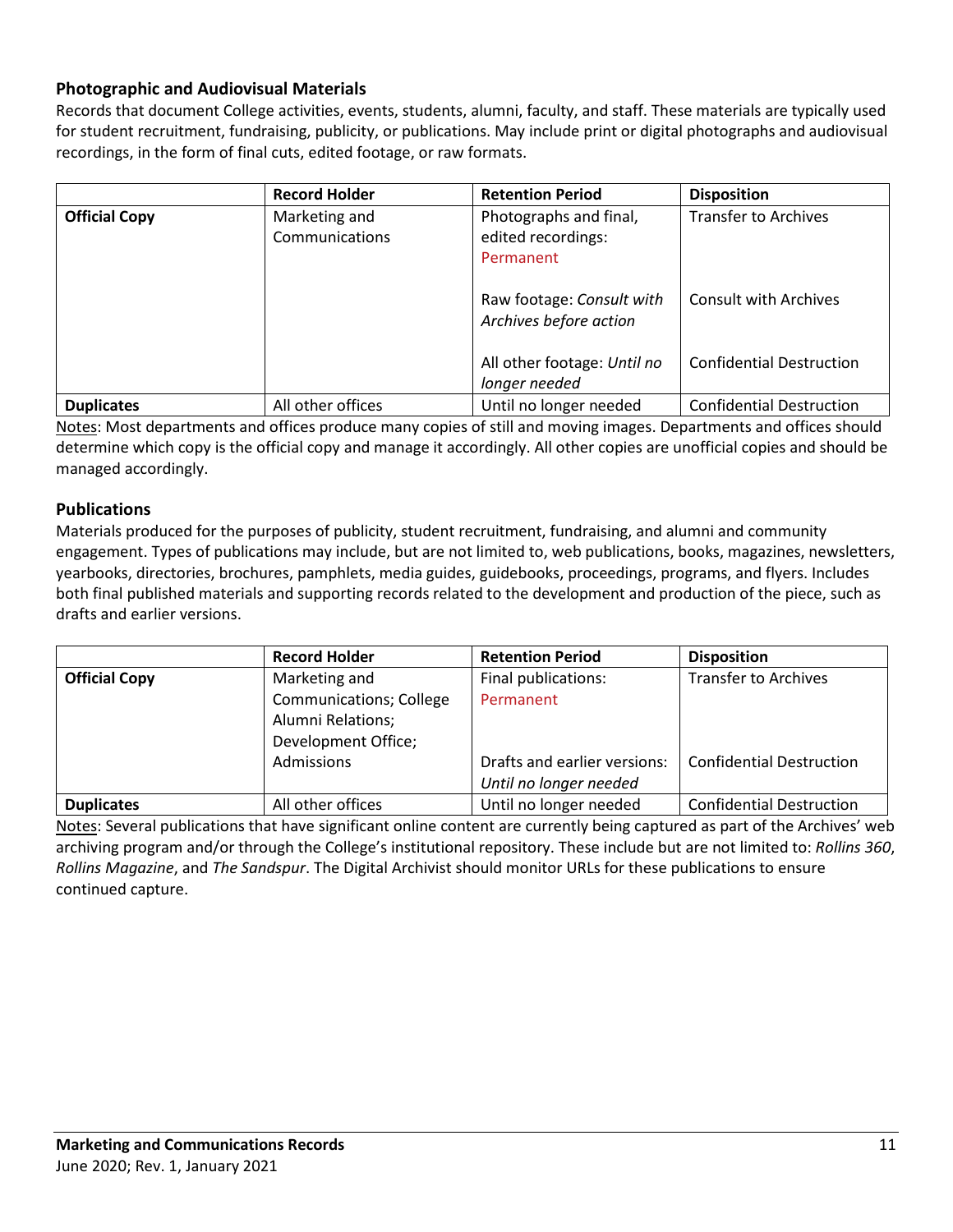# [Employment Records](#page-0-0)

Records that document personnel administration and services at Rollins.

### **Employment Applications – Individual Applicants Who Are Hired**

Records that document the process to fill employment positions at Rollins. May include completed employment applications, background investigation results, resumes, and letters of recommendation. Includes student, seasonal, nine-month, and year-long employees.

|                      | <b>Record Holder</b>   | <b>Retention Period</b>           | <b>Disposition</b>              |
|----------------------|------------------------|-----------------------------------|---------------------------------|
| <b>Official Copy</b> | <b>Human Resources</b> | <b>Employment Applications,</b>   | <b>Confidential Destruction</b> |
|                      |                        | <b>Background Investigation</b>   |                                 |
|                      |                        | Results, Resumes, Letters         |                                 |
|                      |                        | of Recommendation:                |                                 |
|                      |                        | <b>ACT+3 years from last</b>      |                                 |
|                      |                        | date of employment at             |                                 |
|                      |                        | <b>Rollins for all records in</b> |                                 |
|                      |                        | this series. See 29 CFR §         |                                 |
|                      |                        | 1602.49.                          |                                 |
| <b>Duplicates</b>    | All other offices      | Until no longer needed            | <b>Confidential Destruction</b> |

References: 29 CFR § 1602.49; 29 CFR § 1627.3

### **Employment Applications – Individual Applicants Who Are Not Hired**

Records that document the process to fill employment positions at Rollins. May include completed employment applications, background investigation results, resumes, and letters of recommendation. Includes student, seasonal, nine-month, and year-long employees.

| <b>Record Holder</b>   | <b>Retention Period</b>         | <b>Disposition</b>              |
|------------------------|---------------------------------|---------------------------------|
| <b>Human Resources</b> | <b>Employment Applications,</b> | <b>Confidential Destruction</b> |
|                        | <b>Background Investigation</b> |                                 |
|                        | Results, Resumes, Letters       |                                 |
|                        | of Recommendation:              |                                 |
|                        | 1 year from the date the        |                                 |
|                        | position is filled              |                                 |
| All other offices      | Until no longer needed          | <b>Confidential Destruction</b> |
|                        |                                 |                                 |

References: 29 CFR § 1602.14; 29 CFR § 1627.3

#### **Job Announcements and Advertisements**

Job calls, either print or electronic in dissemination, distributed publicly.

|                              | <b>Record Holder</b> | <b>Retention Period</b>  | <b>Disposition</b>              |
|------------------------------|----------------------|--------------------------|---------------------------------|
| <b>Official Copy</b>         | Human Resources      | 1 year from the date the | <b>Confidential Destruction</b> |
|                              |                      | position is filled       |                                 |
| <b>Duplicates</b>            | All other offices    | Until no longer needed   | <b>Confidential Destruction</b> |
| $- - - - - - - - - -$<br>- - |                      |                          |                                 |

References: 29 CFR § 1627.3 (b)(1)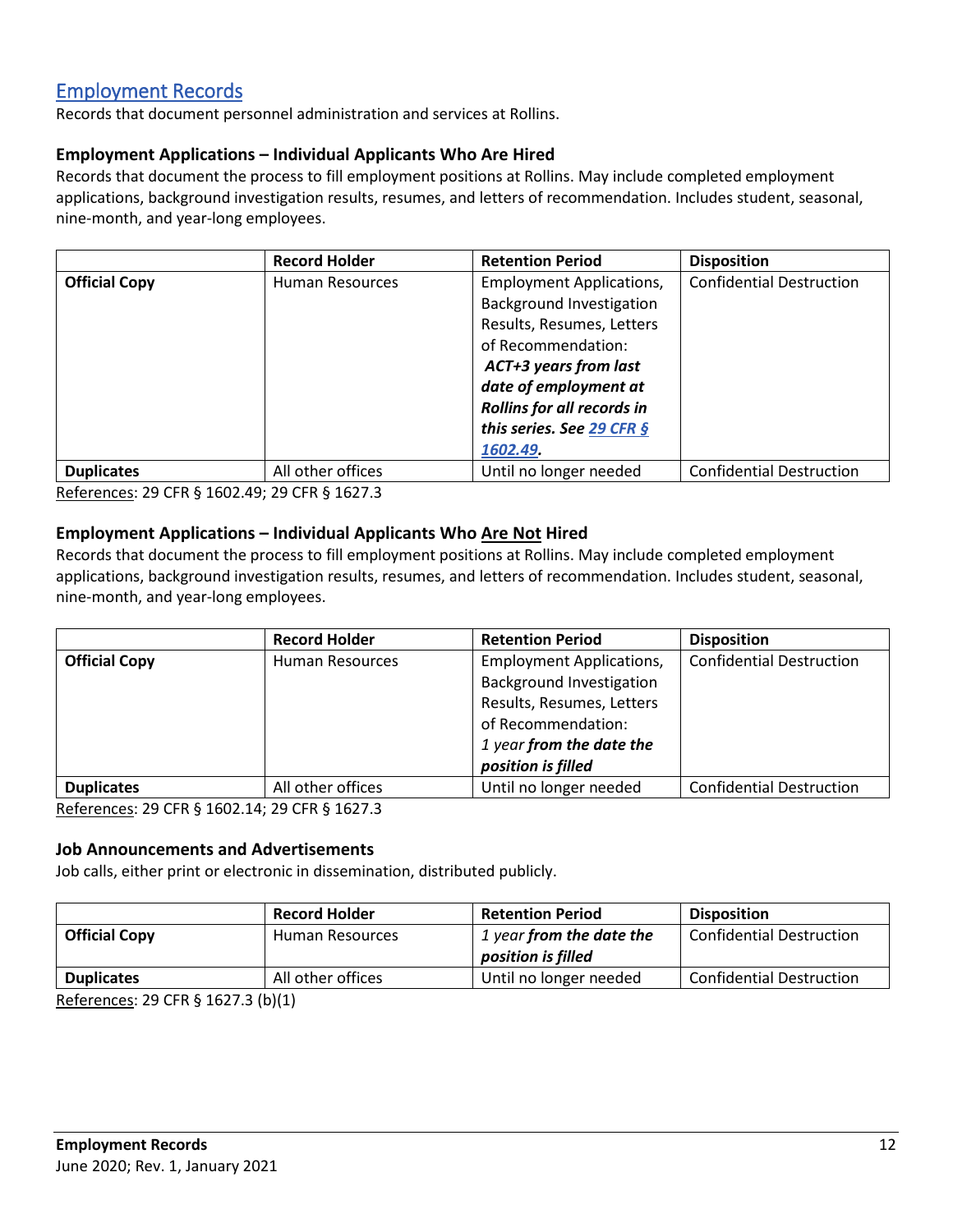## **Faculty Files**

Records that document recruitment, evaluation, tenure, and promotion of individual faculty members (including both assistant, associate, and full professors on the tenure track as well as part time faculty like lectures and adjuncts). These records may include course evaluation forms, faculty committee evaluation reports, peer review documents, scholastic evaluations (final grades and assignment grades), and tenure and promotion records. It *necessarily* includes curriculum vitae and associated documents, official transcripts, and faculty publications.

|                      | <b>Record Holder</b>                                                                                             | <b>Retention Period</b>                                                                                                                            | <b>Disposition</b>                                                                    |
|----------------------|------------------------------------------------------------------------------------------------------------------|----------------------------------------------------------------------------------------------------------------------------------------------------|---------------------------------------------------------------------------------------|
| <b>Official Copy</b> | Office of the Provost,<br>Human Resources, Office                                                                | Curriculum vitae (up to<br>date and original), related                                                                                             | <b>Transfer to Archives</b>                                                           |
|                      | of the Dean of Faculty,<br>Office of the Dean of the<br><b>Crummer Graduate School</b><br>of Business; Office of | hiring documents, official<br>transcripts, and all<br>publications: Permanent                                                                      | [Publications: Transfer to<br>Archives via submission to<br>Institutional Repository] |
|                      | <b>International Programs</b>                                                                                    | Tenure and internal<br>evaluation files, peer<br>review documents, and<br>tenure report: ACT+3<br>years from last date of<br>employment at Rollins | Retained in office of origin;<br>DO NOT transfer to<br>Archives                       |
|                      |                                                                                                                  | Course Evaluation Forms: 7<br>years from date of<br>evaluation                                                                                     | <b>Confidential Destruction</b><br>by the office of origin                            |
|                      |                                                                                                                  | Scholastic Evaluations: 5<br>years from date of                                                                                                    | <b>Confidential Destruction</b><br>by the office of origin                            |
|                      |                                                                                                                  | evaluation                                                                                                                                         |                                                                                       |
| <b>Duplicates</b>    | All other offices                                                                                                | Until no longer needed                                                                                                                             | <b>Confidential Destruction</b>                                                       |

References: 29 CFR § 1602.49; AACRAO Retention of Records (2010); Rule 1B-24.001(k) of the Florida Administrative Code, Item #Item 43, 68, 80, and 88.

Notes: This series does not include the teaching, research, professional, or personal files of the faculty. Faculty members are encouraged to contact Archives upon retirement since their records may have permanent value to Rollins.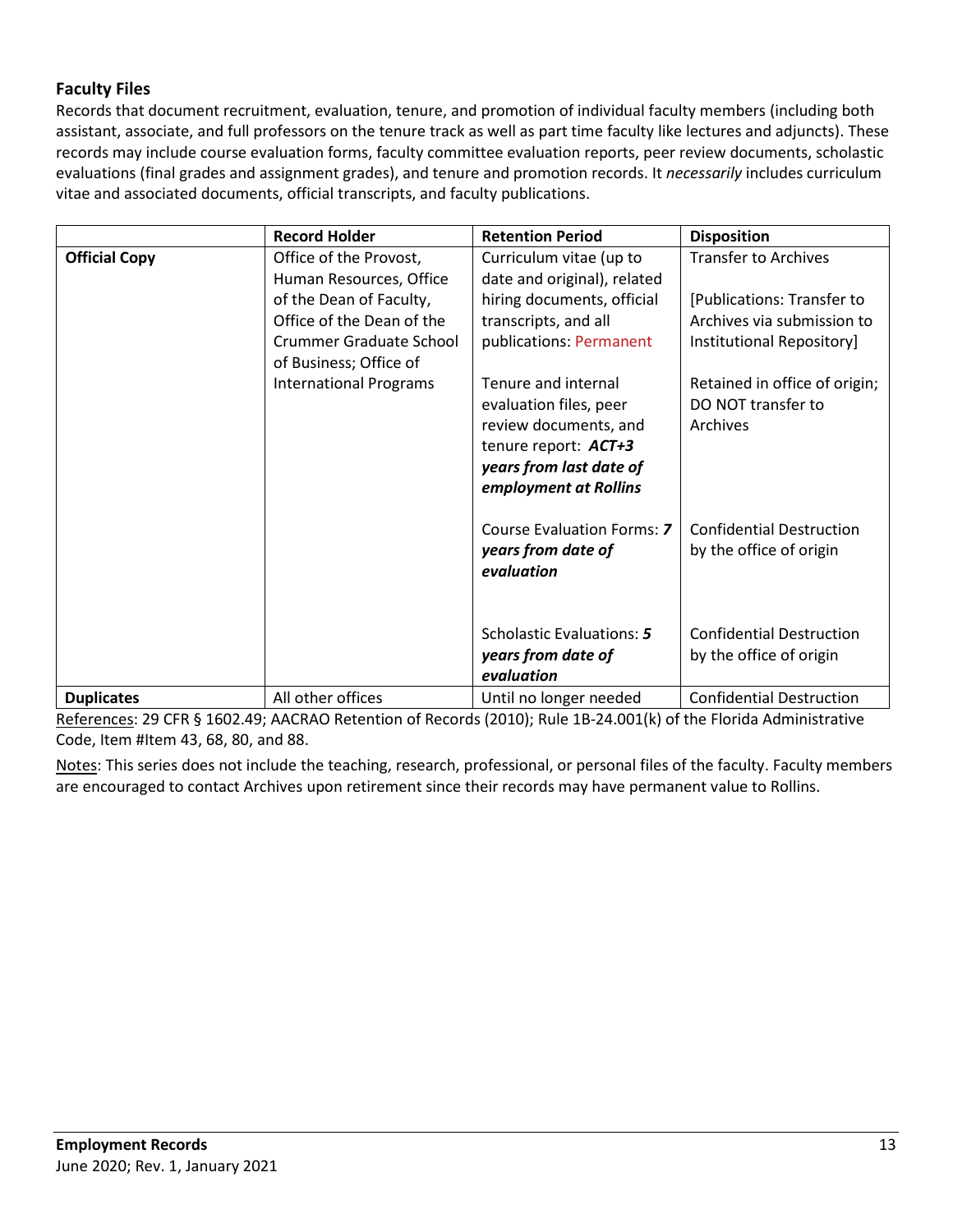## **Payroll Records**

Records that document earnings and deductions of Rollins faculty, staff, and student employees. May include wage or salary history, information about current rate of pay, payroll deductions, W-2 and W-4 forms, garnishment records, timecards, and other related records.

|                      | <b>Record Holder</b> | <b>Retention Period</b>                                                                                                                                                                    | <b>Disposition</b>                                                 |
|----------------------|----------------------|--------------------------------------------------------------------------------------------------------------------------------------------------------------------------------------------|--------------------------------------------------------------------|
| <b>Official Copy</b> | Human Resources      | Salary history, current rate<br>of pay, payroll deductions,<br>W-2 forms, W-4 forms: $6$<br>years from last date of<br>entry<br>Timecards or sheets: 5<br>years from last date of<br>entry | <b>Confidential Destruction</b><br><b>Confidential Destruction</b> |
|                      |                      | Garnishments: ACT                                                                                                                                                                          | <b>Confidential Destruction</b>                                    |
| <b>Duplicates</b>    | All other offices    | Until no longer needed                                                                                                                                                                     | <b>Confidential Destruction</b>                                    |

References: 29 CFR § 516.6; 29 CFR § 825.500; 29 CFR § 1602.49; 29 CFR § 1620.32; 29 CFR § 1627.3

#### **Pension and Benefits Records**

Records that document the pension and benefits offerings at Rollins, and employee participation in these programs.

|                      | <b>Record Holder</b> | <b>Retention Period</b>         | <b>Disposition</b>              |
|----------------------|----------------------|---------------------------------|---------------------------------|
| <b>Official Copy</b> | Human Resources      | Individual Employee Files,      | <b>Confidential Destruction</b> |
|                      |                      | Education assistance,           |                                 |
|                      |                      | <b>Disability Records: LIFE</b> |                                 |
|                      |                      |                                 |                                 |
|                      |                      | Vesting, Actuarial Records      | <b>Confidential Destruction</b> |
|                      |                      | (general files), Retirement     |                                 |
|                      |                      | Plans (general files): $6$      |                                 |
|                      |                      | years from last effective       |                                 |
|                      |                      | date                            |                                 |
| <b>Duplicates</b>    | All other offices    | Until no longer needed          | <b>Confidential Destruction</b> |

References: 29 CFR § 825.500; 29 CFR § 1627.3; 29 USC § 1027 (ERISA)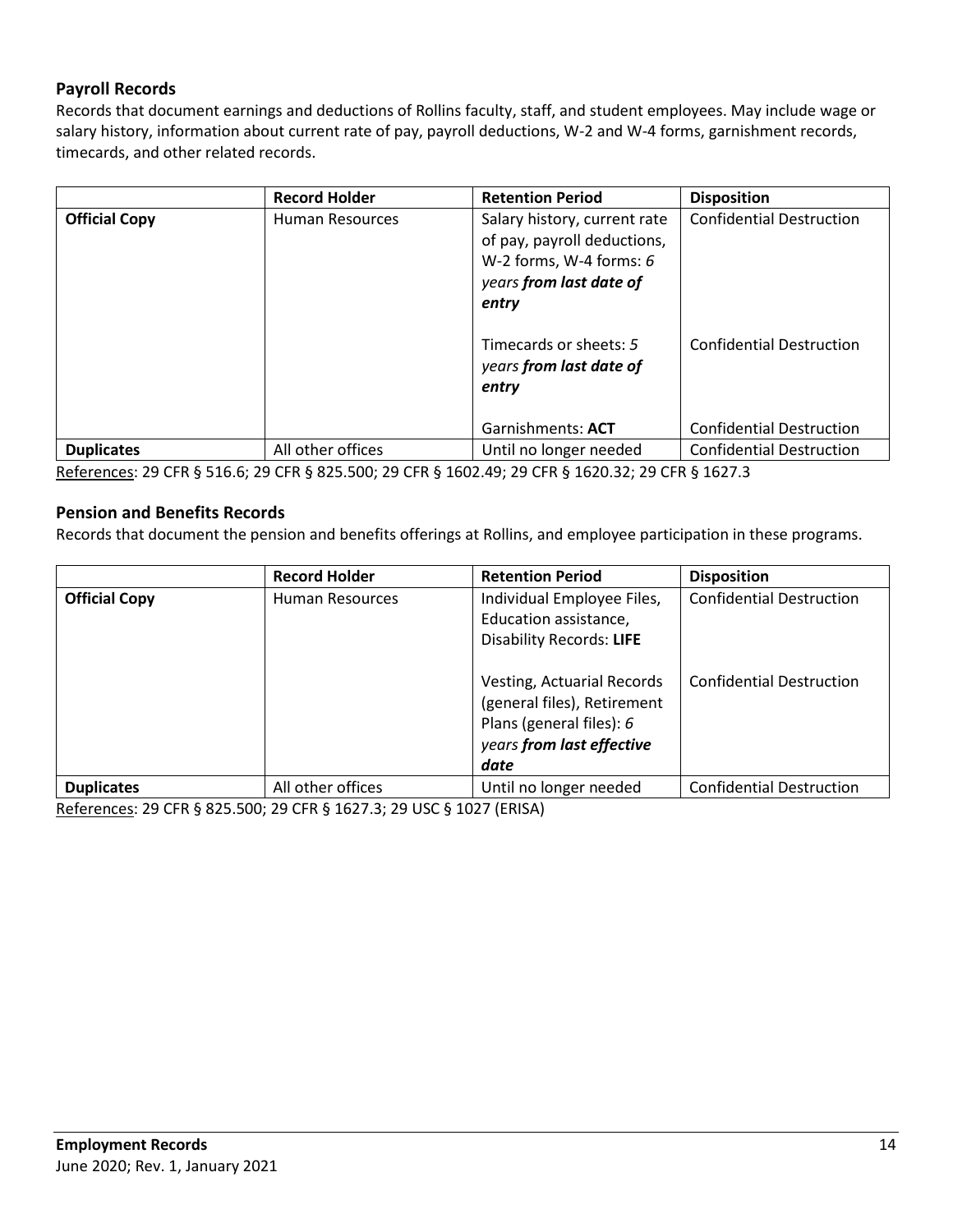### **Personnel Files – General**

Work records of a general nature, such as job descriptions, interoffice manuals, employee handbooks, and other "on the job" guidance materials for personnel.

<span id="page-14-0"></span>

|                      | <b>Record Holder</b> | <b>Retention Period</b>                                                                                                                                                     | <b>Disposition</b>                                                       |
|----------------------|----------------------|-----------------------------------------------------------------------------------------------------------------------------------------------------------------------------|--------------------------------------------------------------------------|
| <b>Official Copy</b> | Human Resources      | Superseded employee<br>manuals and handbooks:<br><b>ACT</b><br>Superseded job<br>descriptions and on the job<br>guidance materials: 10<br>years from last effective<br>date | Retain in the department<br>of origin<br><b>Confidential Destruction</b> |
| <b>Duplicates</b>    | All other offices    | Until no longer needed                                                                                                                                                      | <b>Confidential Destruction</b>                                          |

#### **Personnel Files – Individual Employees**

Records that document individual employee work and work history. Includes beneficiary designations; emergency contacts; promotion records; attendance records; employee evaluations; transfer records; personnel actions; disciplinary warnings or actions; and layoff or termination records.

|                      | <b>Record Holder</b>   | <b>Retention Period</b>     | <b>Disposition</b>              |
|----------------------|------------------------|-----------------------------|---------------------------------|
| <b>Official Copy</b> | <b>Human Resources</b> | Beneficiary Designations,   | <b>Confidential Destruction</b> |
|                      |                        | <b>Emergency Contacts,</b>  |                                 |
|                      |                        | Promotion Records,          |                                 |
|                      |                        | Attendance Records,         |                                 |
|                      |                        | Employee Evaluations,       |                                 |
|                      |                        | Transfer Records,           |                                 |
|                      |                        | Personnel Actions,          |                                 |
|                      |                        | Disciplinary Actions, and   |                                 |
|                      |                        | <b>Termination Records:</b> |                                 |
|                      |                        | ACT+3 years from last date  |                                 |
|                      |                        | of employment at Rollins.   |                                 |
| <b>Duplicates</b>    | All other offices      | Until no longer needed      | <b>Confidential Destruction</b> |

References: 29 CFR § 1602.49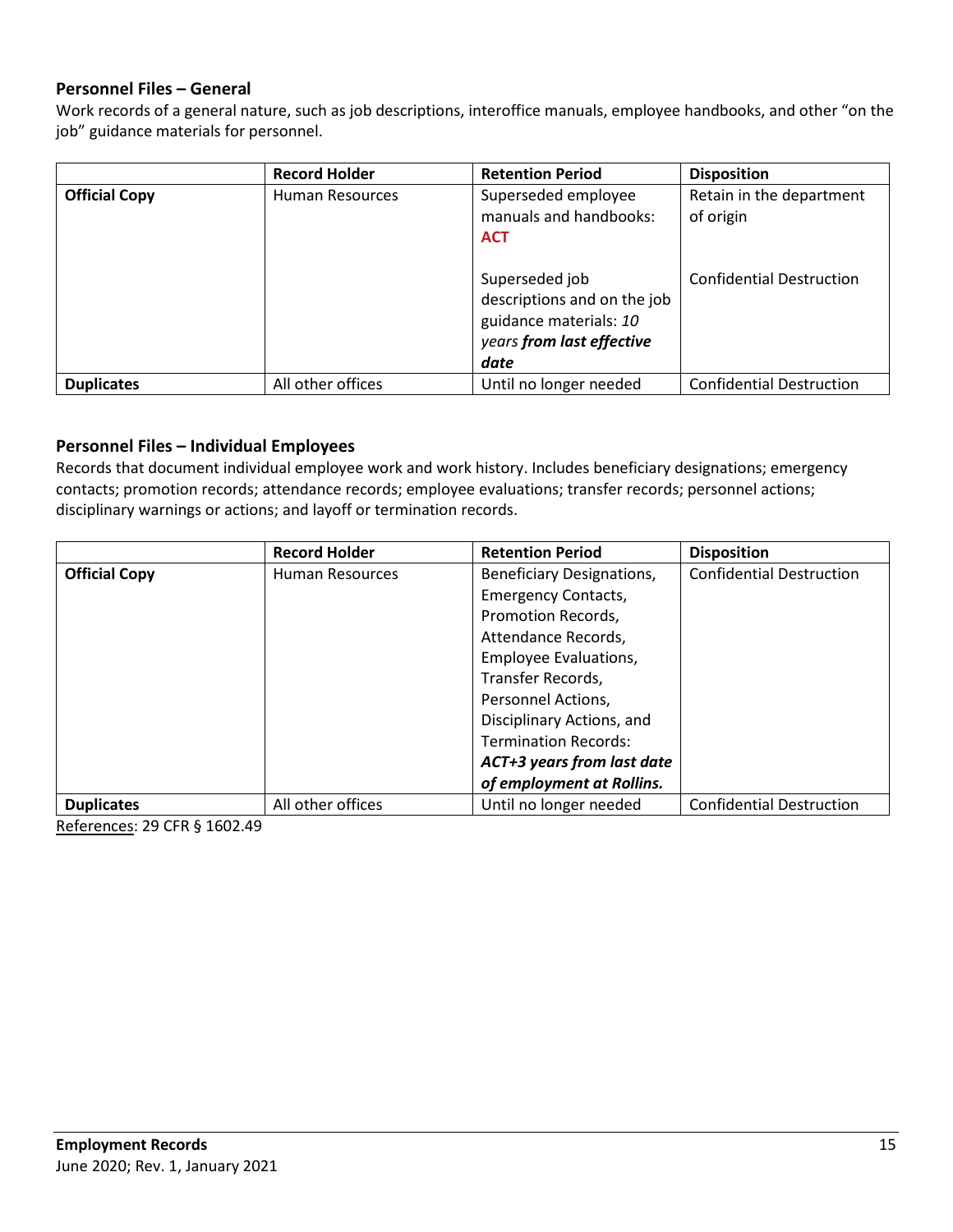# [Facilities Records](#page-0-0)

Records that document buildings and grounds construction and maintenance.

### **Building Permits**

Records issued by a governing authority for performance of construction, electric, plumbing, gas, heating/ventilation/air conditioning, or mechanical work. Included in this series are the supporting documents and other permits that may be issued for construction improvements to existing structures.

|                      | <b>Record Holder</b> | <b>Retention Period</b>    | <b>Disposition</b>              |
|----------------------|----------------------|----------------------------|---------------------------------|
| <b>Official Copy</b> | <b>Facilities</b>    | All building permits:      | <b>Confidential Destruction</b> |
|                      |                      | 10 years after issuance of |                                 |
|                      |                      | permit.                    |                                 |
| <b>Duplicates</b>    | All other offices    | Until no longer needed     | <b>Confidential Destruction</b> |

References: 2014 FL Statutes § 553.79; Florida Building Code § 105; See 2014 FL Statutes § 95.11(3)(c) –Florida Statute of Limitations.

#### **Building Plans and Specifications**

Includes architectural drawings and blueprints; early sketches as well as final renderings; aerial and other landscape photographs; preliminary planning and as-built drawings; drawings reflecting changes to original plans; soil testing maps; and any other type of graphic representation produced relating to buildings, systems, and land at Rollins.

|                      | <b>Record Holder</b> | <b>Retention Period</b>      | <b>Disposition</b>              |
|----------------------|----------------------|------------------------------|---------------------------------|
| <b>Official Copy</b> | <b>Facilities</b>    | Architectural Drawings,      | <b>Transfer to Archives</b>     |
|                      |                      | <b>Blueprints, Final</b>     |                                 |
|                      |                      | Renderings, Aerial and       |                                 |
|                      |                      | other Landscape              |                                 |
|                      |                      | Photographs, Geological      |                                 |
|                      |                      | and other Maps, and any      |                                 |
|                      |                      | finalized drawings or        |                                 |
|                      |                      | building plans: Permanent    |                                 |
|                      |                      |                              |                                 |
|                      |                      | Preliminary drawings,        | <b>Confidential Destruction</b> |
|                      |                      | drafts, and early sketches:  |                                 |
|                      |                      | Until administrative need is |                                 |
|                      |                      | satisfied                    |                                 |
| <b>Duplicates</b>    | All other offices    | Until no longer needed       | <b>Confidential Destruction</b> |

References: 2014 Florida Statutes § 553.79; Florida Building Code § 107.5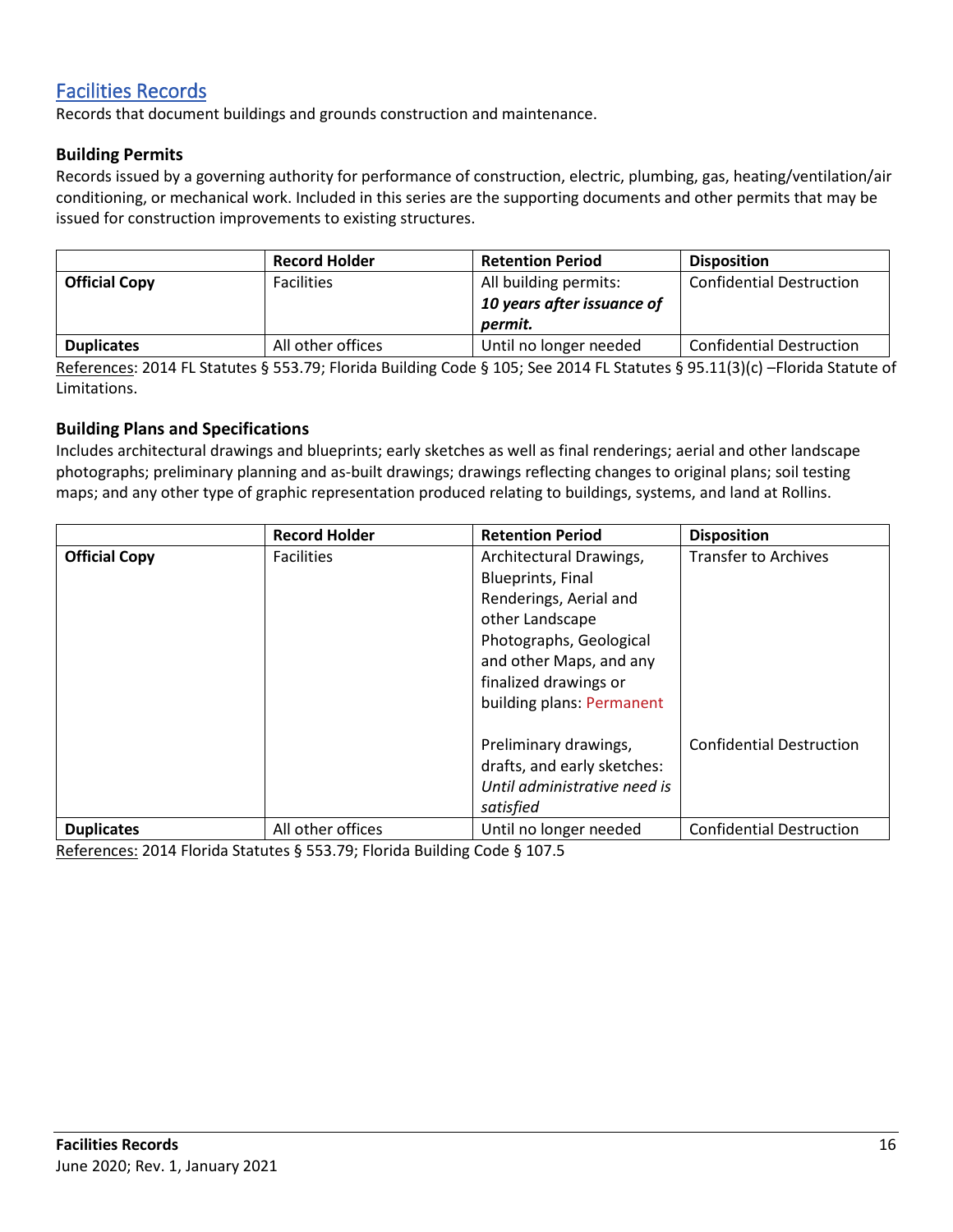## **Capital Property Records**

May include property records/inventories; equipment inventories; depreciation schedules; mortgage records; property improvement records; and sales records.

|                      | <b>Record Holder</b>           | <b>Retention Period</b>                                                                                                                                                      | <b>Disposition</b>              |
|----------------------|--------------------------------|------------------------------------------------------------------------------------------------------------------------------------------------------------------------------|---------------------------------|
| <b>Official Copy</b> | VP for Business and<br>Finance | Property records,<br>depreciation schedules,<br>mortgage records: Active<br>files should remain in the<br>office of origin; Inactive<br>files have a Permanent<br>retention. | <b>Transfer to Archives</b>     |
|                      |                                | Equipment inventories:<br><b>ACT</b>                                                                                                                                         | <b>Confidential Destruction</b> |
|                      |                                | Property improvement<br>records: ACT+4 years from<br>property improvement<br>expenditure                                                                                     | <b>Confidential Destruction</b> |
|                      |                                | Sales records: 7 years from<br>the date of sale                                                                                                                              | <b>Confidential Destruction</b> |
| <b>Duplicates</b>    | All other offices              | Until no longer needed                                                                                                                                                       | <b>Confidential Destruction</b> |

#### **Maintenance Records**

Records that document the service and repair of College buildings and equipment.

|                      | <b>Record Holder</b> | <b>Retention Period</b>      | <b>Disposition</b>              |
|----------------------|----------------------|------------------------------|---------------------------------|
| <b>Official Copy</b> | <b>Facilities</b>    | Retain for life of structure | <b>Confidential Destruction</b> |
|                      |                      | or equipment                 |                                 |
| <b>Duplicates</b>    | All other offices    | Until no longer needed       | <b>Confidential Destruction</b> |

#### **Office Layout Records**

Building design information, office maps, and other directory-like records that contain office location data.

|                      | <b>Record Holder</b> | <b>Retention Period</b>       | <b>Disposition</b>              |
|----------------------|----------------------|-------------------------------|---------------------------------|
| <b>Official Copy</b> | <b>Facilities</b>    | <b>ACT</b> ; Retain until the | <b>Confidential Destruction</b> |
|                      |                      | version of the file becomes   |                                 |
|                      |                      | obsolete                      |                                 |
| <b>Duplicates</b>    | All other offices    | Until no longer needed        | <b>Confidential Destruction</b> |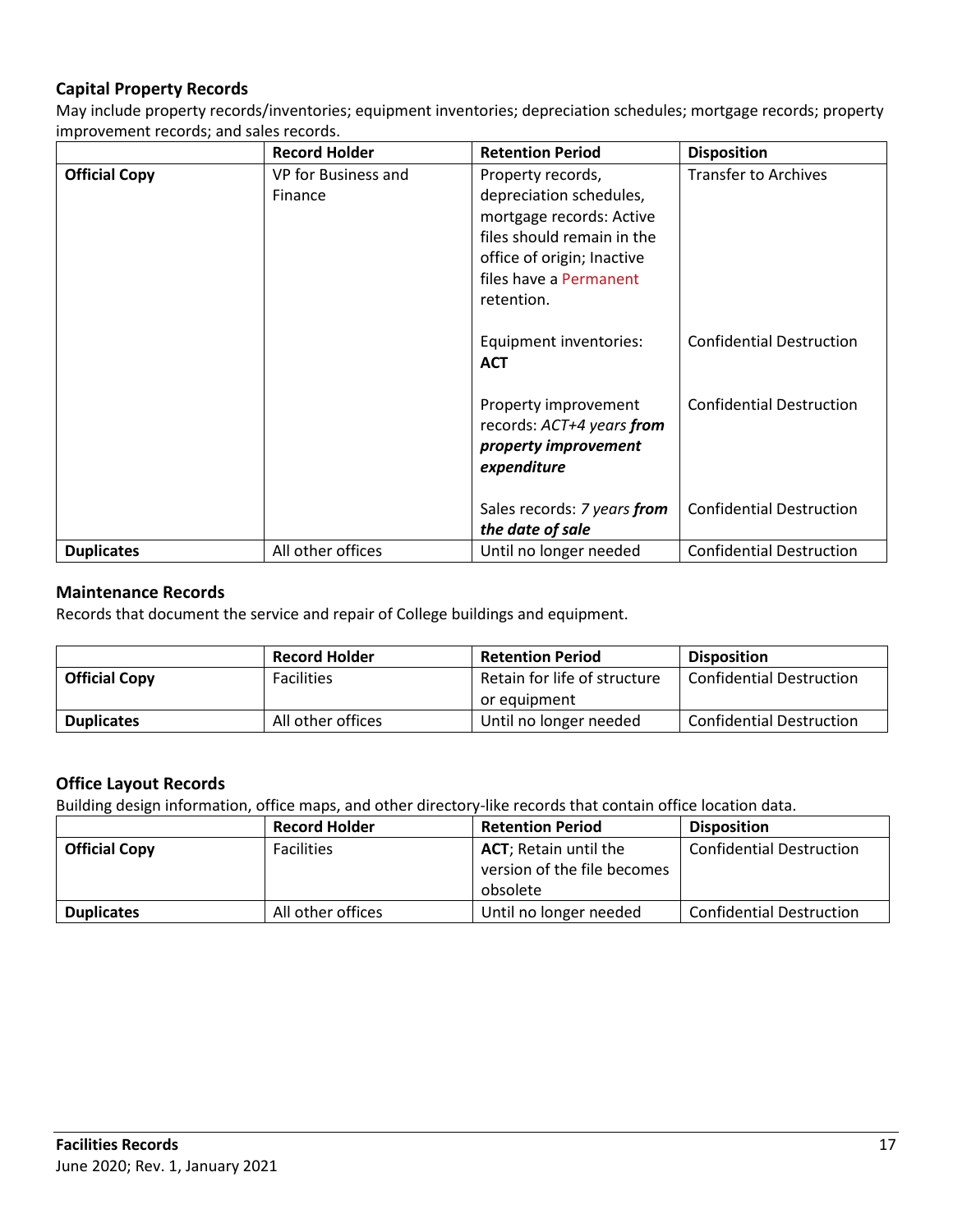# <span id="page-17-0"></span>[Financial Records](#page-0-0)

Records that document the allocation of funds through budgeting and accounting at Rollins.

#### **Accounts Payable Records**

Records used by departments or offices to document expenditures and purchases. May include, but not limited to, ledgers, purchase orders, invoices, payment/disbursement, records, expense reports, purchase requisitions, work orders, and insurance payment records, and related documentation and correspondence.

|                      | <b>Record Holder</b> | <b>Retention Period</b>                                                                                                                             | <b>Disposition</b>              |
|----------------------|----------------------|-----------------------------------------------------------------------------------------------------------------------------------------------------|---------------------------------|
| <b>Official Copy</b> | Departments          | Accounts payable ledgers:<br>13 years after last date of<br>entry                                                                                   | <b>Confidential Destruction</b> |
|                      |                      | Purchase orders, vendor<br>invoices,<br>payment/disbursement<br>records, and expense<br>reports: 7 years from the<br>date the record was<br>created | <b>Confidential Destruction</b> |
|                      |                      | Purchase requisitions/work<br>orders and insurance<br>payment records: 4 years<br>from the date the record<br>was created                           | <b>Confidential Destruction</b> |
| <b>Duplicates</b>    | All other offices    | Until no longer needed                                                                                                                              | <b>Confidential Destruction</b> |

References: 26 CFR 301.6501(a)-1; 29 CFR 516.6

#### **Accounts Receivable Records**

Records used by departments or offices to document billing and collection activities.

|                      | <b>Record Holder</b> | <b>Retention Period</b>                                              | <b>Disposition</b>              |
|----------------------|----------------------|----------------------------------------------------------------------|---------------------------------|
| <b>Official Copy</b> | Departments          | Accounts receivable<br>ledgers: 13 years after last<br>date of entry | <b>Confidential Destruction</b> |
|                      |                      | Invoices to customers: 7<br>years after invoice date                 | <b>Confidential Destruction</b> |
|                      |                      | Receipts, uncollected<br>accounts: 4 years after<br>receipt issued   | <b>Confidential Destruction</b> |
|                      |                      | <b>Collection records: ACT</b>                                       | <b>Confidential Destruction</b> |
| <b>Duplicates</b>    | All other offices    | Until no longer needed                                               | <b>Confidential Destruction</b> |

References: 26 CFR 301.6501(a)-1; 29 CFR 516.6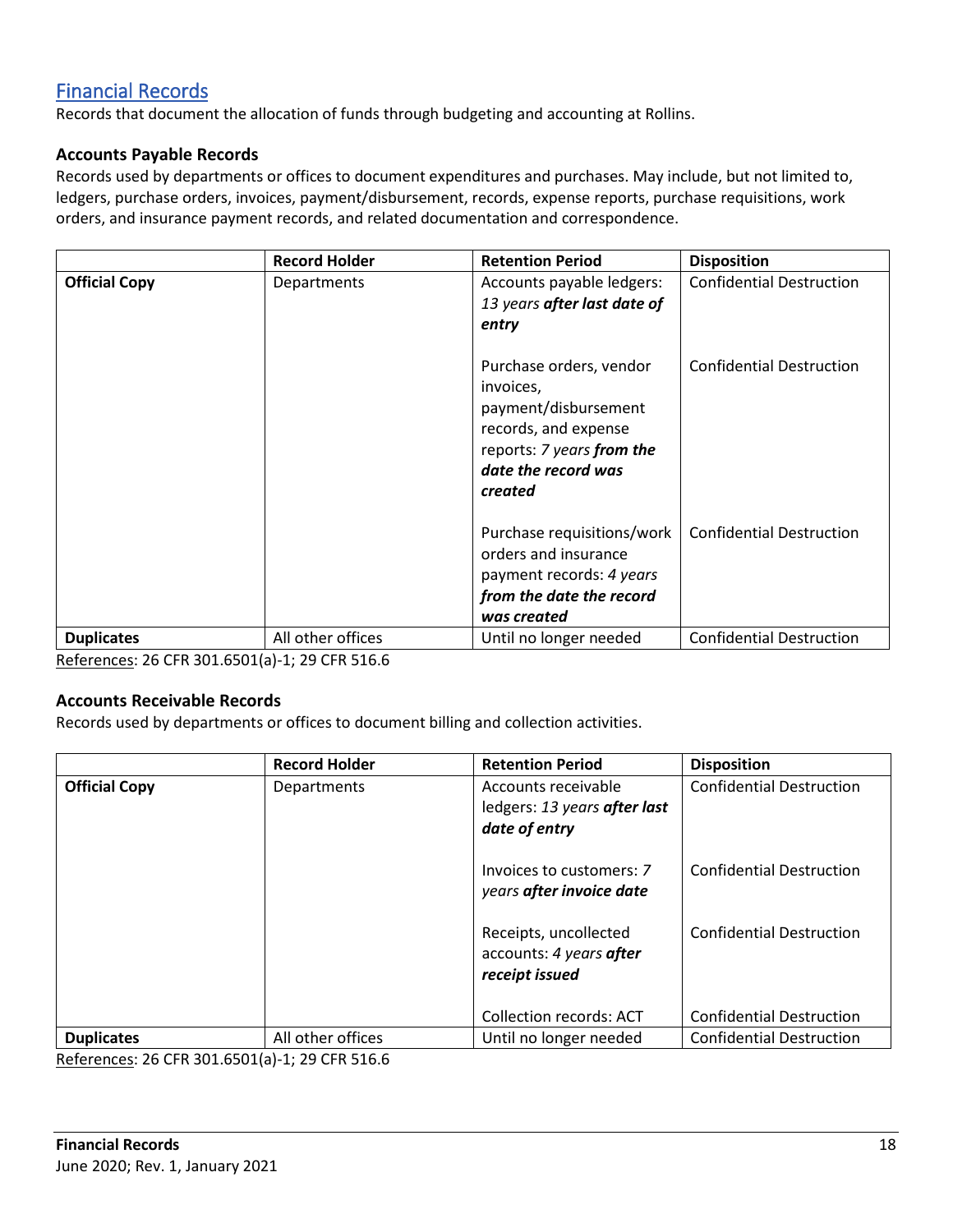### **Auditor Reports**

Records that document formal examination of College finances.

|                      | <b>Record Holder</b> | <b>Retention Period</b> | <b>Disposition</b>              |
|----------------------|----------------------|-------------------------|---------------------------------|
| <b>Official Copy</b> | Finance              | Permanent               | <b>Transfer to Archives</b>     |
| <b>Duplicates</b>    | All other offices    | Until no longer needed  | <b>Confidential Destruction</b> |

#### **Banking Records**

May include, but not limited to, bank reconciliations and bank statements.

|                      | <b>Record Holder</b> | <b>Retention Period</b>      | <b>Disposition</b>              |
|----------------------|----------------------|------------------------------|---------------------------------|
| <b>Official Copy</b> | Finance              | <b>Bank reconciliations:</b> | <b>Confidential Destruction</b> |
|                      |                      | ACT+2 years after            |                                 |
|                      |                      | statement date               |                                 |
|                      |                      | Bank statements: ACT+2       |                                 |
|                      |                      | years after statement date   |                                 |
| <b>Duplicates</b>    | All other offices    | Until no longer needed       | <b>Confidential Destruction</b> |

#### **Description of Accounting System**

An explanation of the computer-based/electronic methods used for tracking and tabulating campus finances and other accounting statistics for the College.

|                      | <b>Record Holder</b> | <b>Retention Period</b>    | <b>Disposition</b>       |
|----------------------|----------------------|----------------------------|--------------------------|
| <b>Official Copy</b> | Finance              | Until system is superseded | Confidential Destruction |
| <b>Duplicates</b>    | All other offices    | Until no longer needed     | Confidential Destruction |

#### **Financial Statements**

Includes year-end and other financial statements.

|                                                   | <b>Record Holder</b> | <b>Retention Period</b> | <b>Disposition</b>              |
|---------------------------------------------------|----------------------|-------------------------|---------------------------------|
| <b>Official Copy</b>                              | Finance              | Year-end statements:    | <b>Transfer to Archives</b>     |
|                                                   |                      | Permanent               |                                 |
| <b>Duplicates</b>                                 | All other offices    | Until no longer needed  | <b>Confidential Destruction</b> |
| References: 17 CFR 210.2-06: 26 CFR 301.6501(e)-1 |                      |                         |                                 |

 $\mathcal{L}$ o CLV 301.6201(e)

#### **Ledgers**

Includes account ledgers and general ledgers.

|                      | <b>Record Holder</b> | <b>Retention Period</b> | <b>Disposition</b>              |
|----------------------|----------------------|-------------------------|---------------------------------|
| <b>Official Copy</b> | Finance              | Permanent               | Retain in Finance               |
| <b>Duplicates</b>    | All other offices    | Until no longer needed  | <b>Confidential Destruction</b> |
| $\cdots$<br>$ -$     |                      |                         |                                 |

References: 26 CFR 6501(a)-1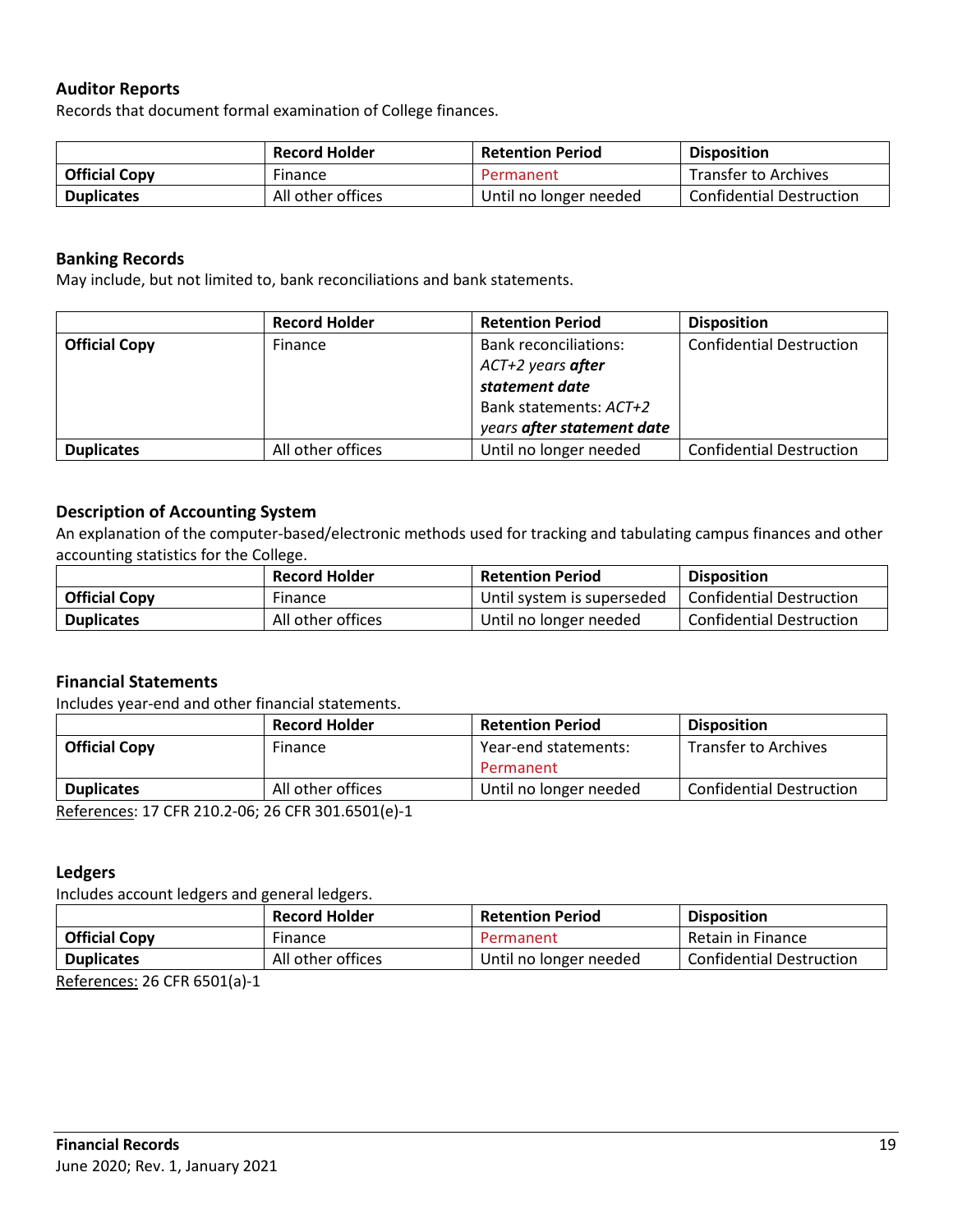## **Tax Records**

Includes Form 990 and 990T, as well as federal and state tax returns for the College.

|                      | <b>Record Holder</b> | <b>Retention Period</b>                                                                            | <b>Disposition</b>              |
|----------------------|----------------------|----------------------------------------------------------------------------------------------------|---------------------------------|
| <b>Official Copy</b> | Finance              | Form 990; Permanent                                                                                | <b>Transfer to Archives</b>     |
|                      |                      | Sales tax returns; Form<br>990T; state tax returns:<br>ACT+7 years from date of<br>required filing | <b>Confidential Destruction</b> |
| <b>Duplicates</b>    | All other offices    | Until no longer needed                                                                             | <b>Confidential Destruction</b> |

References: 26 USC 301.6104(d)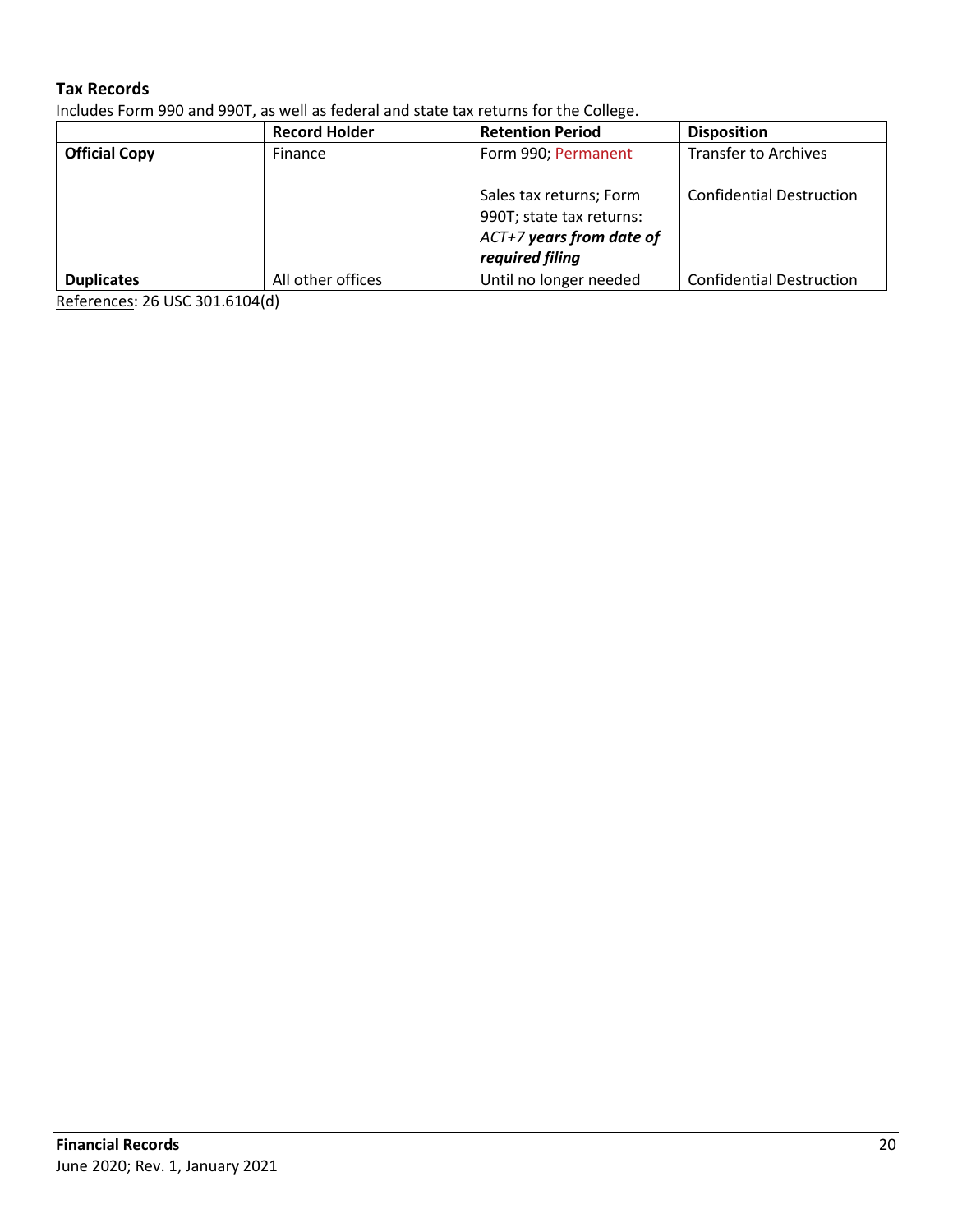# <span id="page-20-0"></span>[Health, Safety, and Security Records](#page-0-0)

Records that document the actions taken to ensure the health, safety, and security of students, faculty, and staff at Rollins.

## **Campus Security Reports**

Reports documenting College compliance with Clery Act requirements. May include annual and interim crime and fire safety reports, daily crime logs, fire logs, timely notifications, incident reports, correspondence, and related records that support the creation of annual campus security reports.

|                      | <b>Record Holder</b> | <b>Retention Period</b>                                                                                                                                                 | <b>Disposition</b>                                                              |
|----------------------|----------------------|-------------------------------------------------------------------------------------------------------------------------------------------------------------------------|---------------------------------------------------------------------------------|
| <b>Official Copy</b> | Campus Safety        | <b>Campus Annual Safety and</b><br>Fire Safety Report (ASFSR):<br>Permanent                                                                                             | <b>Transfer to Archives</b>                                                     |
|                      |                      | Campus crime reports<br>(interim): $3 \text{ years}$ from<br>date of publication                                                                                        | <b>Confidential Destruction</b>                                                 |
|                      |                      | Incident Reports: 7 years<br>from date of report<br>[Note: Active records stay<br>in the office of origin.<br>Inactive files are deposited<br>in the College Archives.] | <b>Confidential Destruction</b>                                                 |
|                      |                      | All other records: 3 years<br>after publication of the<br>annual crime report in<br>which the incident<br>appeared                                                      | Transfer to Archives;<br>Confidential Destruction by<br><b>College Archives</b> |
| <b>Duplicates</b>    | All other offices    | Until no longer needed                                                                                                                                                  | <b>Confidential Destruction</b>                                                 |

References: 20 USC § 1092(f) – Jeanne Clery Act

## **Employee Medical, Health, and Safety Records**

Records concerning the health status of an employee which is made or maintained by a physician, nurse, or other health care personnel or technician. May include, but not limited to records documenting work-related injuries and medical and employment questionnaires or histories. [Note: For records documenting the exposure or possible exposure of an employee to toxic substances or harmful physical agents see the retention requirements on the next page for Environmental Records.]

|                      | <b>Record Holder</b>                                             | <b>Retention Period</b>    | <b>Disposition</b>              |
|----------------------|------------------------------------------------------------------|----------------------------|---------------------------------|
| <b>Official Copy</b> | Human Resources, Campus                                          | Employee medical records,  | <b>Confidential Destruction</b> |
|                      | Safety                                                           | accident reports, employee |                                 |
|                      |                                                                  | injury records, employee   |                                 |
|                      |                                                                  | safety records: 7 years    |                                 |
|                      |                                                                  | after employee separation  |                                 |
| <b>Duplicates</b>    | All other offices                                                | Until no longer needed     | <b>Confidential Destruction</b> |
|                      | $Defallence (HDRA, D) \sim CAD0.40.002(2) FAC, FDC, FDC, C1.41.$ |                            |                                 |

References: HIPPA; Rule 64B8-10.002(3), FAC; FL Statutes, Section 458.331(1)(m).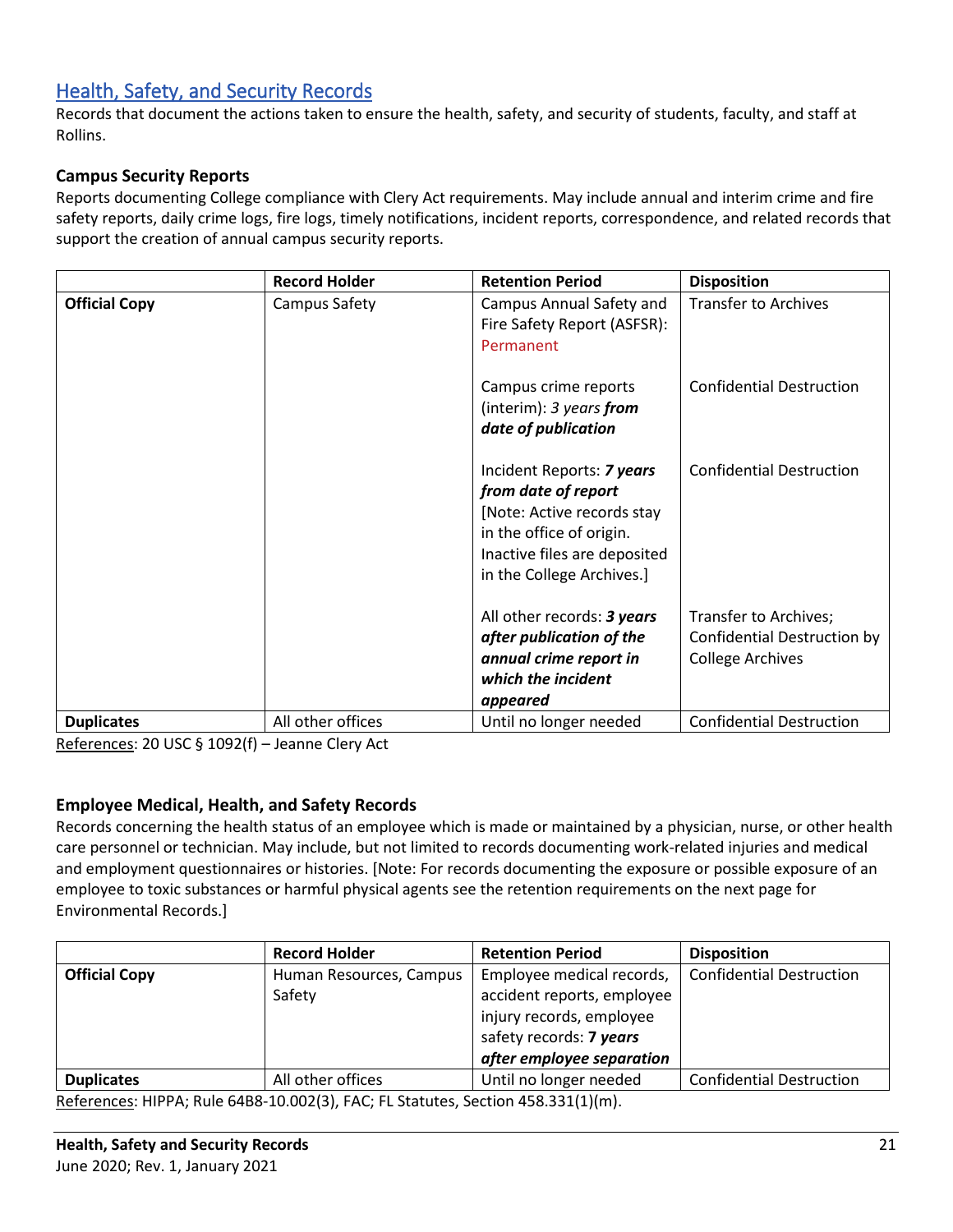## **Emergency Operations Plans and Procedures**

Records documenting procedures to be followed in an emergency. May include emergency procedures, emergency operations plans, correspondence, and related records.

|                      | <b>Record Holder</b> | <b>Retention Period</b> | <b>Disposition</b>              |
|----------------------|----------------------|-------------------------|---------------------------------|
| <b>Official Copy</b> | Campus Safety        | <b>ACT</b>              | Confidential Destruction        |
| <b>Duplicates</b>    | All other offices    | Until no longer needed  | <b>Confidential Destruction</b> |

References: 29 CFR § 1910.38

#### **Motor Vehicle Records**

Records identifying any registered vehicles on campus. May or may not include data about annual parking or other driving violations as it relates to campus individuals and their safety.

|                      | <b>Record Holder</b> | <b>Retention Period</b> | <b>Disposition</b>              |
|----------------------|----------------------|-------------------------|---------------------------------|
| <b>Official Copy</b> | Campus Safety        | <b>ACT</b>              | <b>Confidential Destruction</b> |
| <b>Duplicates</b>    | All other offices    | Until no longer needed  | <b>Confidential Destruction</b> |

#### **Environmental Records**

May include Material Safety Data Sheets and hazardous chemical waste or exposure records.

|                      | <b>Record Holder</b> | <b>Retention Period</b>     | <b>Disposition</b>              |
|----------------------|----------------------|-----------------------------|---------------------------------|
| <b>Official Copy</b> | Campus Safety        | <b>Material Safety Data</b> | <b>Confidential Destruction</b> |
|                      |                      | Sheets: 30 years after last |                                 |
|                      |                      | date of use of the          |                                 |
|                      |                      | hazardous material cited    |                                 |
|                      |                      |                             |                                 |
|                      |                      | Hazardous chemical waste    | <b>Confidential Destruction</b> |
|                      |                      | or exposure records: 5      |                                 |
|                      |                      | years after event           |                                 |
|                      |                      | documented                  |                                 |
| <b>Duplicates</b>    | All other offices    | Until no longer needed      | <b>Confidential Destruction</b> |

References: 29 CFR § 1910.1020; 40 CFR § 262.40; 40 CFR § 268.7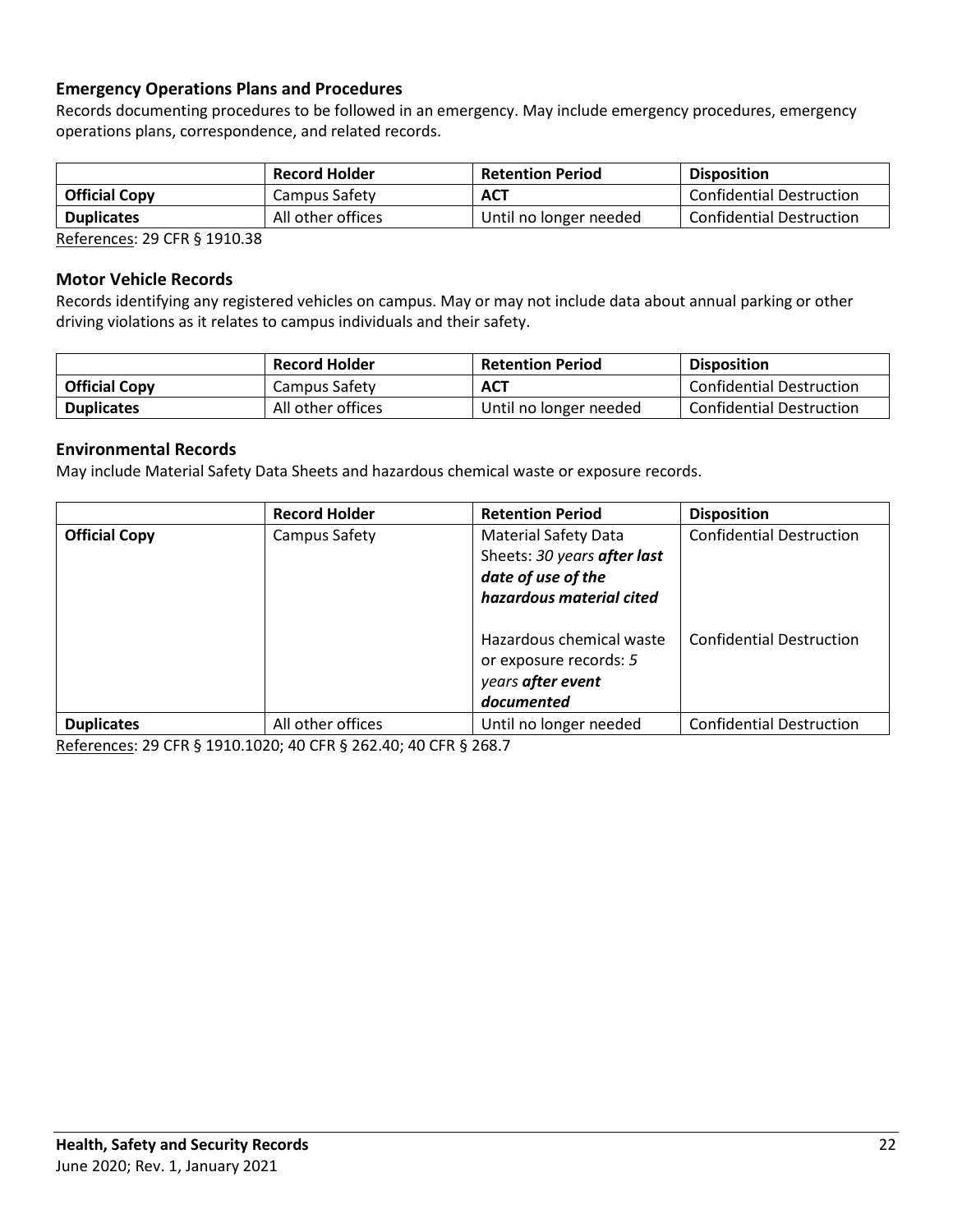# [Legal Records](#page-0-0)

Records that document the legal affairs of the College.

## **Attorney Opinion Letters**

Records that document responses of College Counsel to legal questions posed by departments and offices which may have an impact on Rollins' operations and policy.

|                      | <b>Record Holder</b>     | <b>Retention Period</b>                                           | <b>Disposition</b>              |
|----------------------|--------------------------|-------------------------------------------------------------------|---------------------------------|
| <b>Official Copy</b> |                          | Associate Vice President of $\parallel$ ACT+4 years from the date | <b>Confidential Destruction</b> |
|                      | Human Resources and Risk | of inauirv                                                        |                                 |
|                      | Management               |                                                                   |                                 |
| <b>Duplicates</b>    | All other offices        | Until no longer needed                                            | <b>Confidential Destruction</b> |

#### **Contracts and Leases**

Records documenting the process of entering into a contract or lease. Contracts are defined here as an agreement between two parties to exchange goods or services for a certain sum. Leases are defined here as a written agreement in which the owner of property (either real estate or otherwise) allows use of said property for a specified period of time in exchange for payments and/or other terms and conditions. This records series may also include any materials that facilitate the creation and understanding of such formal agreements, like background and support materials, drafts, internal memos, and related correspondence. Such records *necessarily* include official, signed contracts and leases of any kind as well as corresponding attachments and amendments.

|                      | <b>Record Holder</b>                                                      | <b>Retention Period</b>                                                                                                                                  | <b>Disposition</b>              |
|----------------------|---------------------------------------------------------------------------|----------------------------------------------------------------------------------------------------------------------------------------------------------|---------------------------------|
| <b>Official Copy</b> | Office of the Vice President<br>for Business and Finance<br>and Treasurer | Contracts, including all<br>attachments and<br>amendments: ACT+4 years<br>after expiration or<br>cancellation of contract                                | <b>Confidential Destruction</b> |
|                      |                                                                           | Leases, including all<br>attachments and<br>amendments: ACT+6 years<br>after expiration or<br>cancellation of lease                                      | <b>Confidential Destruction</b> |
|                      |                                                                           | Drafts, memos,<br>correspondence, and any<br>other supporting materials<br>related to contracts and<br>leases: Until administrative<br>need is satisfied | <b>Confidential Destruction</b> |
| <b>Duplicates</b>    | All other offices                                                         | Until no longer needed                                                                                                                                   | <b>Confidential Destruction</b> |

References: 26 CFR § 1.167(a)-11, 12; 26 CFR § 301.6501(a)-1; Florida Statute of Limitations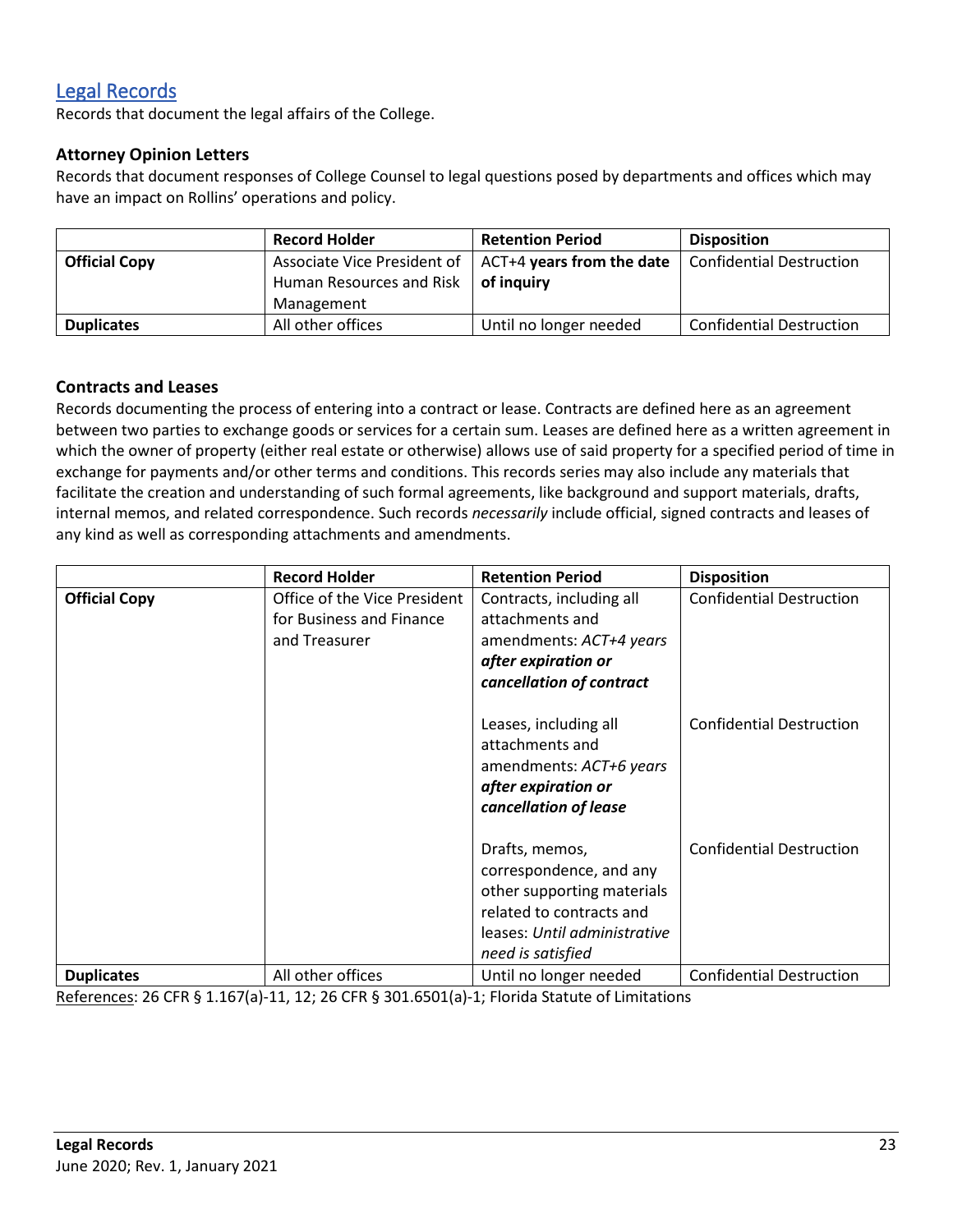#### **Licenses**

Includes current and expired licenses of all kinds.

|                      | <b>Record Holder</b>         | <b>Retention Period</b>      | <b>Disposition</b>              |
|----------------------|------------------------------|------------------------------|---------------------------------|
| <b>Official Copy</b> | Office of the Vice President | Licenses should be           | <b>Transfer to Archives</b>     |
|                      | for Business and Finance     | retained while in effect     |                                 |
|                      | and Treasurer                | and then final retention for |                                 |
|                      |                              | all inactive licenses is:    |                                 |
|                      |                              | Permanent                    |                                 |
| <b>Duplicates</b>    | All other offices            | Until no longer needed       | <b>Confidential Destruction</b> |

#### **Litigation Records**

Records documenting legal cases involving the College. May include claims, court documents and records, deposition transcripts, discovery materials, litigation files, and other supporting materials.

|                      | <b>Record Holder</b>        | <b>Retention Period</b>       | <b>Disposition</b>              |
|----------------------|-----------------------------|-------------------------------|---------------------------------|
| <b>Official Copy</b> | Associate Vice President of | Litigation files: ACT+2 years | <b>Confidential Destruction</b> |
|                      | Human Resources and Risk    | after litigation is resolved  |                                 |
|                      | Management                  |                               |                                 |
|                      |                             | All other records: Until      | <b>Confidential Destruction</b> |
|                      |                             | litigation is resolved        |                                 |
| <b>Duplicates</b>    | All other offices           | Until no longer needed        | <b>Confidential Destruction</b> |

### **Patent and Trademark Records**

Records documenting the preparation, filing, maintenance of, and rights granted by patents and trademarks owned or registered by the College. May include patents, applications, trademark registration, notices of award, and related documentation and correspondence.

|                      | <b>Record Holder</b>         | <b>Retention Period</b>     | <b>Disposition</b>              |
|----------------------|------------------------------|-----------------------------|---------------------------------|
| <b>Official Copy</b> | Office of the Vice President | Intellectual property files | <b>Confidential Destruction</b> |
|                      | for Business and Finance     | such as trademark and       |                                 |
|                      | and Treasurer                | patent records:             |                                 |
|                      |                              | ACT+ 6 years from the date  |                                 |
|                      |                              | of registration             |                                 |
| <b>Duplicates</b>    | All other offices            | Until no longer needed      | <b>Confidential Destruction</b> |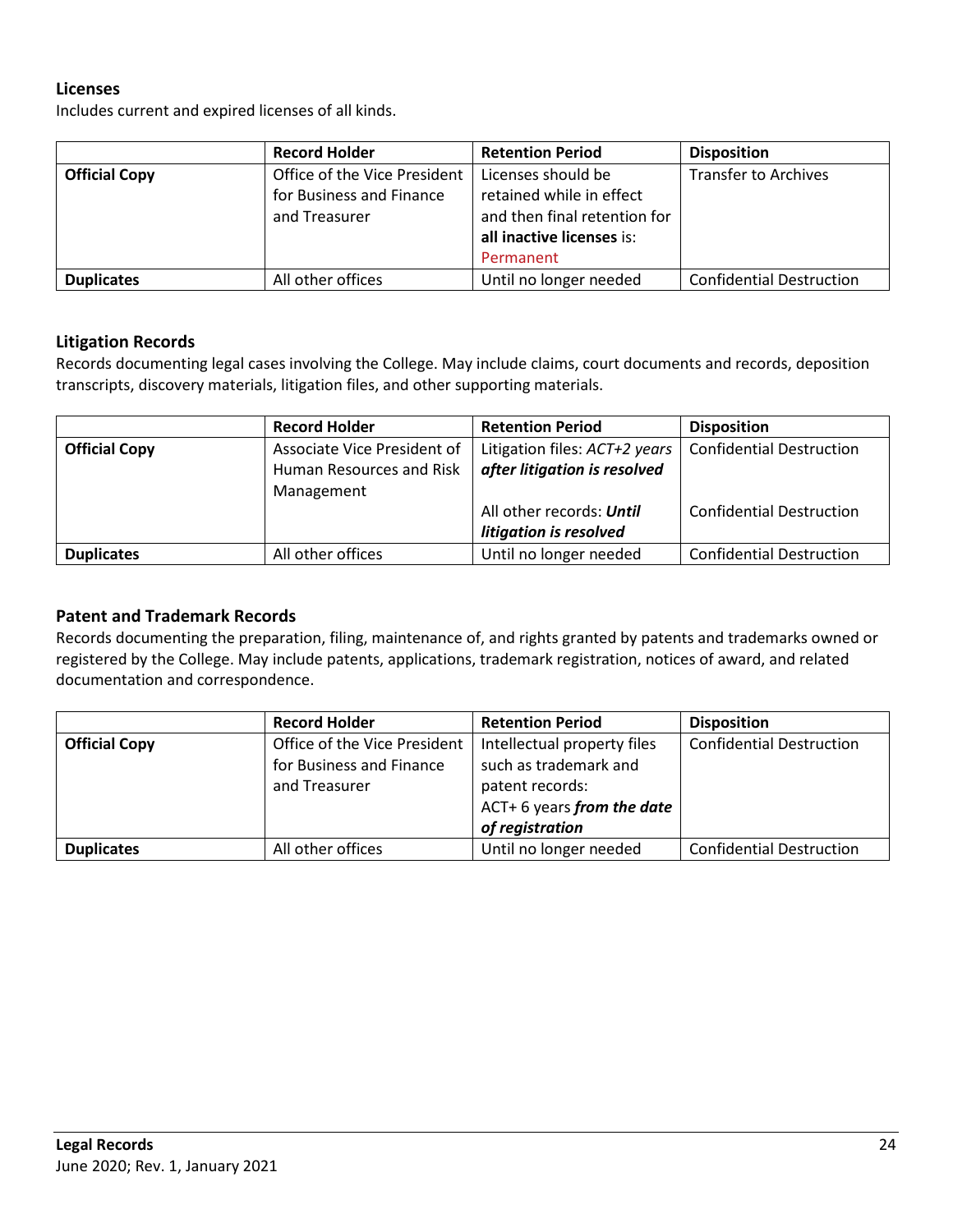## <span id="page-24-0"></span>[Student Records](#page-0-0)

Records documenting the student body, admissions, financial aid, and student academic performance at Rollins College.

## **Application Materials for Students Who Enroll**

Records that document the application process for individuals seeking admission to Rollins. May include acceptance letters, applications, correspondence, entrance exams and advanced placement scores, and letters of recommendation.

|                      | <b>Record Holder</b> | <b>Retention Period</b>                                                                                                                                                     | <b>Disposition</b>              |
|----------------------|----------------------|-----------------------------------------------------------------------------------------------------------------------------------------------------------------------------|---------------------------------|
| <b>Official Copy</b> | Admission            | Acceptance Letters,<br>Applications,<br>Correspondence,<br>Transcripts, Entrance<br>Exams, Advanced<br>Placement Scores: 5 years<br>after date of last<br><i>attendance</i> | <b>Confidential Destruction</b> |
|                      |                      | Letters of recommendation<br>and any other materials:<br>Retain only until admitted                                                                                         | <b>Confidential Destruction</b> |
| <b>Duplicates</b>    | All other offices    | Until no longer needed                                                                                                                                                      | <b>Confidential Destruction</b> |

References: AACRAO *Retention of Records* 2010

## **Application Materials for Students Who Are Admitted but Do Not Enroll**

Records that document the application process for individuals seeking admission to Rollins. May include acceptance letters, applications, correspondence, transcripts, entrance exams and advanced placement scores, and letters of recommendation.

|                      | <b>Record Holder</b> | <b>Retention Period</b> | <b>Disposition</b>              |
|----------------------|----------------------|-------------------------|---------------------------------|
| <b>Official Copy</b> | Admission            | Acceptance Letters,     | <b>Confidential Destruction</b> |
|                      |                      | Applications,           |                                 |
|                      |                      | Correspondence,         |                                 |
|                      |                      | Transcripts, Entrance   |                                 |
|                      |                      | Exams, Advanced         |                                 |
|                      |                      | Placement Scores, and   |                                 |
|                      |                      | Letters of              |                                 |
|                      |                      | Recommendation: 1 year  |                                 |
|                      |                      | after application term  |                                 |
| <b>Duplicates</b>    | All other offices    | Until no longer needed  | <b>Confidential Destruction</b> |

References: AACRAO *Retention of Records* 2010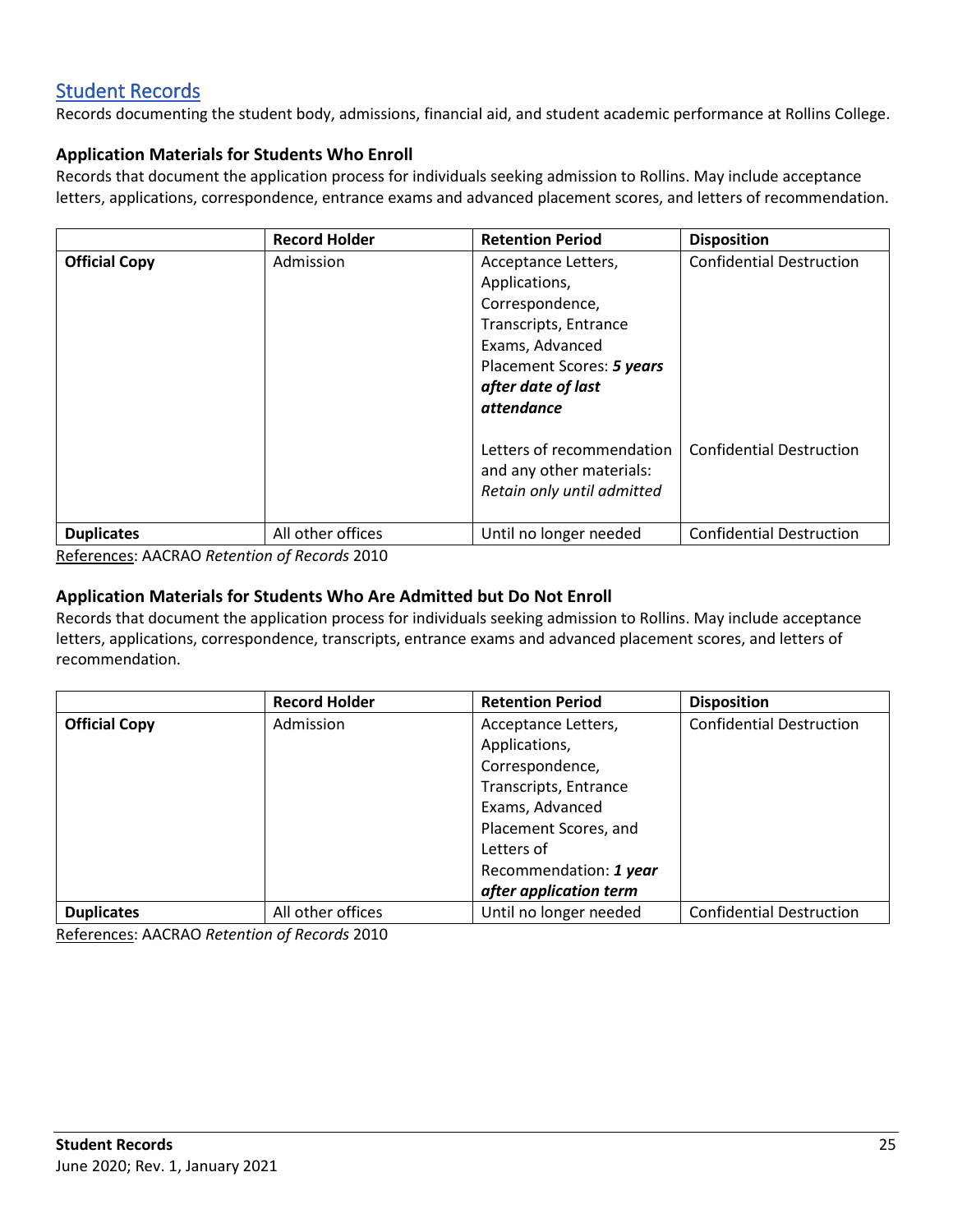## **Application Materials for Students Who are Not Admitted**

Records that document the application process for individuals seeking admission to Rollins. May include rejection letters, applications, correspondence, transcripts, entrance exams and advanced placement scores, and letters of recommendation.

|                      | <b>Record Holder</b> | <b>Retention Period</b>      | <b>Disposition</b>              |
|----------------------|----------------------|------------------------------|---------------------------------|
| <b>Official Copy</b> | Admissions           | Rejection Letters,           | <b>Confidential Destruction</b> |
|                      |                      | Applications,                |                                 |
|                      |                      | Correspondence,              |                                 |
|                      |                      | Transcripts, Entrance        |                                 |
|                      |                      | Exams, Advanced              |                                 |
|                      |                      | Placement Scores, and        |                                 |
|                      |                      | Letters of                   |                                 |
|                      |                      | Recommendation: ACT          |                                 |
|                      |                      | (in this case, the record is |                                 |
|                      |                      | considered "active" until    |                                 |
|                      |                      | the administrative need is   |                                 |
|                      |                      | satisfied)                   |                                 |
| <b>Duplicates</b>    | All other offices    | Until no longer needed       | <b>Confidential Destruction</b> |

### **Financial Aid Records**

Includes applications for financial aid, information on financial aid awards, and lender names and addresses, promissory notes, information on job placement, and repayment histories.

|                      | <b>Record Holder</b> | <b>Retention Period</b>                                                                                          | <b>Disposition</b>                                                      |
|----------------------|----------------------|------------------------------------------------------------------------------------------------------------------|-------------------------------------------------------------------------|
| <b>Official Copy</b> | <b>Financial Aid</b> | Promissory notes:<br>Permanent<br>All other records: <b>ACT+5</b><br>years after graduation or<br>non-attendance | Retain in Office of Financial<br>Aid<br><b>Confidential Destruction</b> |
| <b>Duplicates</b>    | All other offices    | Until no longer needed                                                                                           | <b>Confidential Destruction</b>                                         |

References: 34 CFR 668.24; 34 CFR 674.19; AACRAO *Retention of Records* 2010

#### **Student Medical Records**

Includes official student medial charts or other records of physical and/or mental health consultations.

|                      | <b>Record Holder</b>   | <b>Retention Period</b>                                               | <b>Disposition</b>              |
|----------------------|------------------------|-----------------------------------------------------------------------|---------------------------------|
| <b>Official Copy</b> | <b>Wellness Center</b> | Immunization records:                                                 | Retain in Office of the         |
|                      |                        | Permanent                                                             | <b>Wellness Center</b>          |
|                      |                        | All other records: ACT+7<br>years after last contact<br>with patient. | <b>Confidential Destruction</b> |
| <b>Duplicates</b>    | All other offices      | Until no longer needed                                                | <b>Confidential Destruction</b> |

References: FERPA; HIPPA; Rule 64B8-10.002(3), FAC; FL Statutes, Section 458.331(1)(m); Rule 1B-24.003(1)(f), Florida Administrative Code, Item # 155 (2019).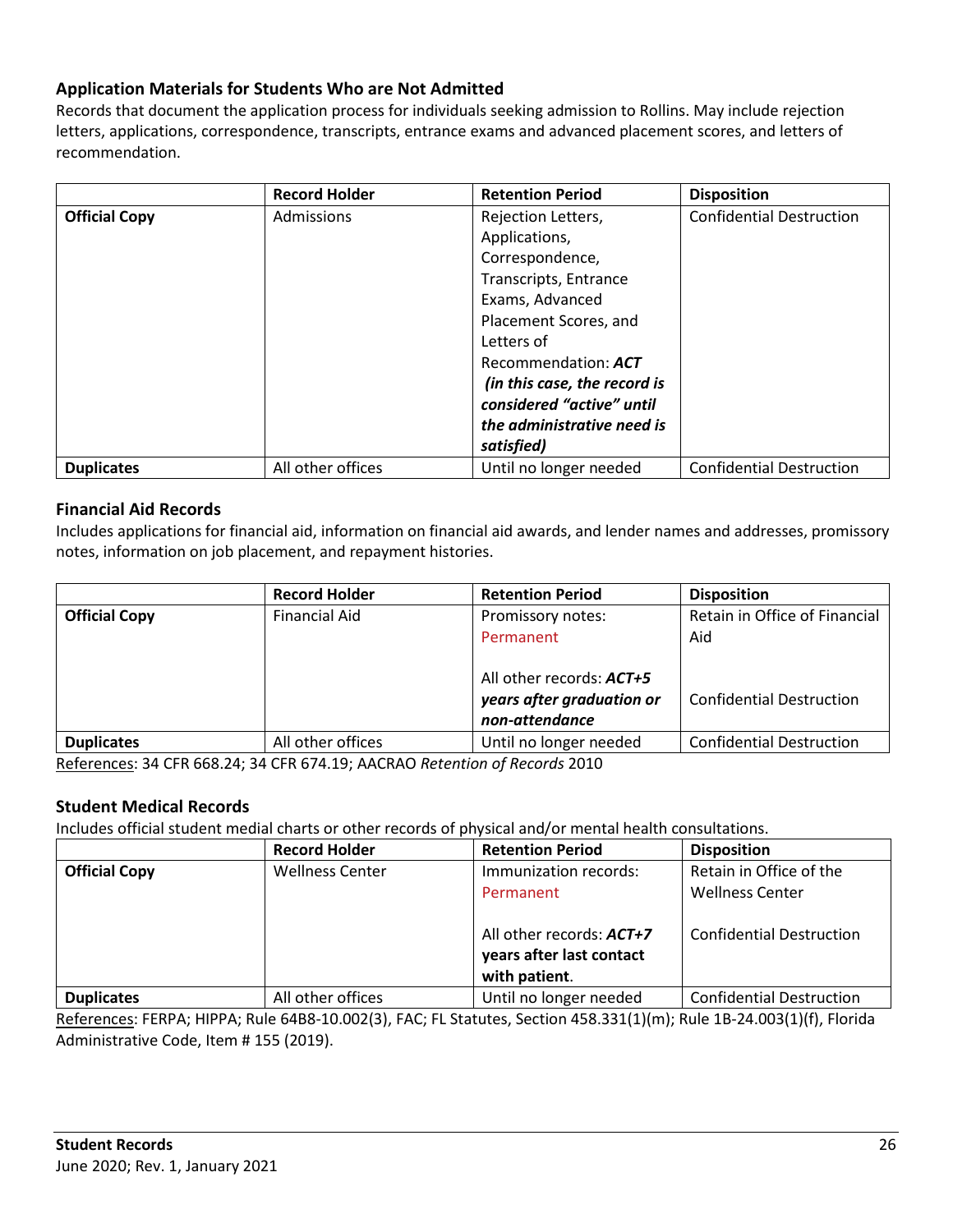## **Individual Student Records**

May include course add/drop slips; disciplinary files; pass/fail requests; class schedules; forms; transcript requests; FERPA requests; academic records; Advanced Placement test scores; applications for graduation; date of graduation and degree award; degree audit records; transfer credit evaluations; personal data forms; name change authorizations; and tuition and fee charges.

|                      | <b>Record Holder</b>         | <b>Retention Period</b>                           | <b>Disposition</b>              |
|----------------------|------------------------------|---------------------------------------------------|---------------------------------|
| <b>Official Copy</b> | Office of the Registrar (CLA | Academic records and date                         | Retain in Student               |
|                      | & Holt); Office of the       | of graduation and degree                          | <b>Information System</b>       |
|                      | Registrar (Crummer)          | award records: Permanent                          | (Banner)                        |
|                      |                              |                                                   |                                 |
|                      |                              | Disciplinary files: 5 years                       | <b>Confidential Destruction</b> |
|                      |                              | after date of last                                |                                 |
|                      |                              | enrollment. Information                           |                                 |
|                      |                              | about dismissal or degree                         |                                 |
|                      |                              | revocation should be                              |                                 |
|                      |                              | retained permanently.                             |                                 |
|                      |                              | FERPA requests: LIFE                              | <b>Confidential Destruction</b> |
|                      |                              | (if requested by the                              |                                 |
|                      |                              | student, no records are                           |                                 |
|                      |                              | required)                                         |                                 |
|                      |                              |                                                   |                                 |
|                      |                              | AP records, degree audit                          | <b>Confidential Destruction</b> |
|                      |                              | records, transfer credit                          |                                 |
|                      |                              | evaluations, name change                          |                                 |
|                      |                              | authorizations, and tuition                       |                                 |
|                      |                              | and fee records: 5 years                          |                                 |
|                      |                              | after date of last                                |                                 |
|                      |                              | attendance                                        |                                 |
|                      |                              |                                                   |                                 |
|                      |                              | Application for graduation,                       | <b>Confidential Destruction</b> |
|                      |                              | personal data forms: 1<br>year after date of last |                                 |
|                      |                              | <i>attendance</i>                                 |                                 |
| <b>Duplicates</b>    | All other offices            | Until no longer needed                            | <b>Confidential Destruction</b> |

Notes: Per AACRAO *Retention of Records* 2010, information about dismissal or degree revocation should be permanently retained.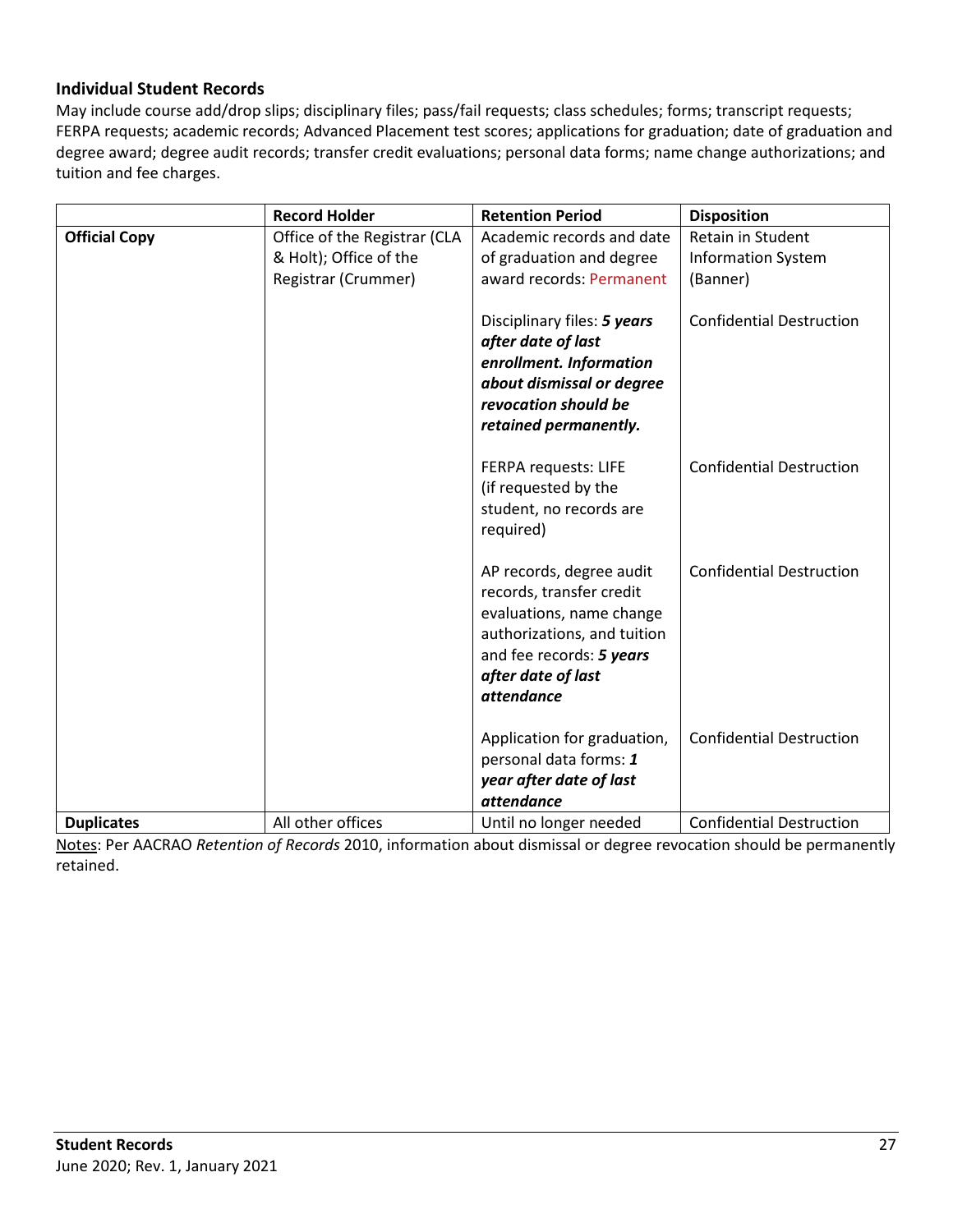## **International Student Documents**

May include alien registration receipt cards, visa eligibility certificates (DS-2019 or I-20), work permits, Arrival-Departure records (I-94 cards), passport numbers, statements of educational costs, or statements of financial responsibility.

|                      | <b>Record Holder</b>                                                                                                            | <b>Retention Period</b>                                                                                                                                   | <b>Disposition</b>                                                 |
|----------------------|---------------------------------------------------------------------------------------------------------------------------------|-----------------------------------------------------------------------------------------------------------------------------------------------------------|--------------------------------------------------------------------|
| <b>Official Copy</b> | International Student and<br>Scholar Services; Office of<br>the Registrar (CLA & Holt),<br>Office of the Registrar<br>(Crummer) | For applicants who do not<br>enroll: 3 years after<br>application<br>For applicants who enroll:<br>5 years after graduation<br>or date of last attendance | <b>Confidential Destruction</b><br><b>Confidential Destruction</b> |
|                      |                                                                                                                                 | For applicants who are not<br>accepted: 1 year after the<br>application term                                                                              | <b>Confidential Destruction</b>                                    |
| <b>Duplicates</b>    | All other offices                                                                                                               | Until no longer needed                                                                                                                                    | <b>Confidential Destruction</b>                                    |

References: 8 CFR 214.3(g); 22 CFR 62.10(h); AACRAO *Retention of Records* 2010

#### **General Student Records**

Includes applicant statistics, enrollment statistics, grade statistics, racial/ethnic statistics, and degree statistics.

|                      | <b>Record Holder</b>    | <b>Retention Period</b>      | <b>Disposition</b>              |
|----------------------|-------------------------|------------------------------|---------------------------------|
| <b>Official Copy</b> | Office of Institutional | Enrollment statistics, grade | <b>Confidential Destruction</b> |
|                      | Research; Office of the | statistics, and degree       |                                 |
|                      | Registrar (CLA & Holt), | statistics: 10 years from    |                                 |
|                      | Office of the Registrar | publication date             |                                 |
|                      | (Crummer); Admissions   |                              |                                 |
|                      |                         | Applicant statistics and     | <b>Confidential Destruction</b> |
|                      |                         | racial/ethnic statistics: 5  |                                 |
|                      |                         | years from collection date   |                                 |
| <b>Duplicates</b>    | All other offices       | Until no longer needed       | <b>Confidential Destruction</b> |

References: AACRAO *Retention of Records* 2010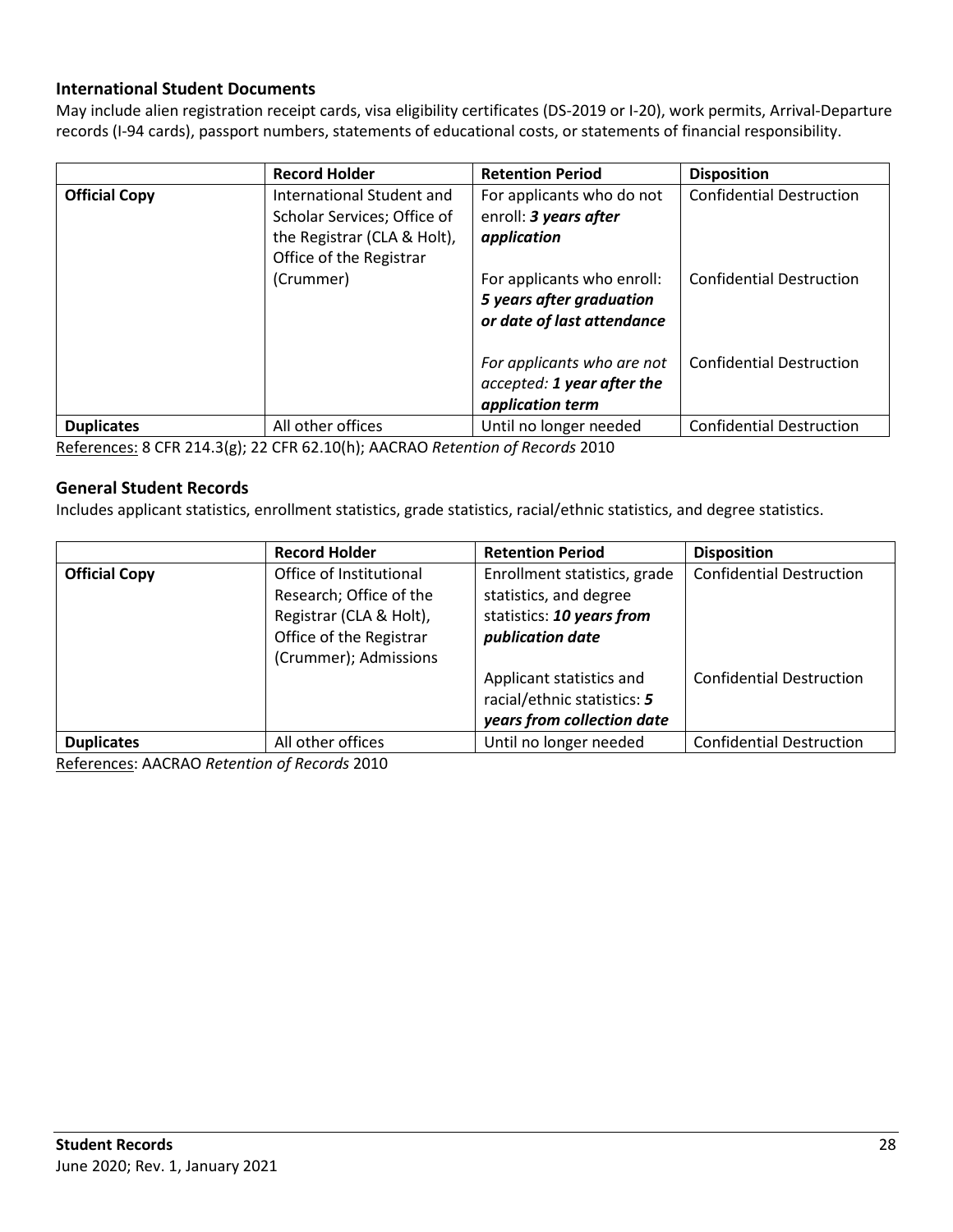# <span id="page-28-0"></span>[Campus Records Officers](#page-0-0)

Campus Records Officers are the designated individuals in each department on campus responsible for the records management functions and activities of their given office(s).

## **Roles and Responsibilities**

Campus Records Officers are charged with the following roles and responsibilities.

- 1. Become familiar with the General Records Retention Schedule and stay up to date on annual changes or improvements to that schedule as they are issued.
- 2. Know the records series and document types that your office creates and maintains, with special attention to those files that serve as the official or "office of record" copy.
- 3. Survey the extent and organization of departmental records, both paper and digital, with retention and destruction timelines in mind.
- 4. Coordinate data and records security measures with critical IT personnel across campus as needed.
- 5. Liaise with the College Archives and set up regular transfers for any records with permanent retention requirements.
- 6. Execute any necessary systematic records destruction and keep logs of destruction efforts for audit purposes.
- 7. Ensure that new employees have access to records management training and protocols.
- 8. Ensure that employees leaving the College no longer have access to campus-only records and resources.
- 9. Ensure that vendors, contractors, student workers, and other temporary or "work for hire" employees only have access to necessary files and only during the time period in which they are employed by the College.
- 10. Attend any records management trainings and stay up to date on records management best practices in the relevant industry or field.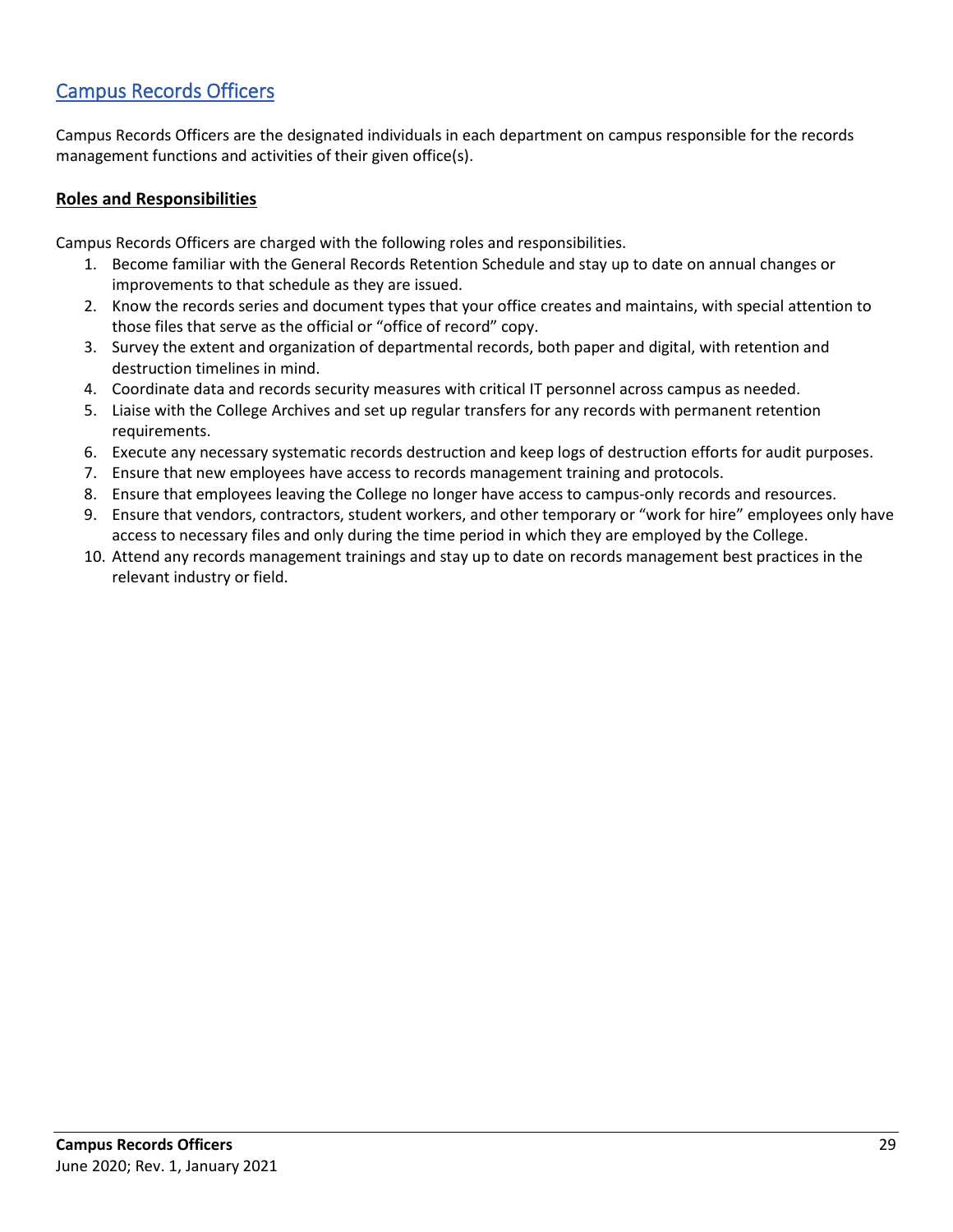# <span id="page-29-0"></span>Appendix A: January 2021 List of Campus Records Officers by Department

Below is an official list of people who occupy the role of Campus Records Officer in *non-academic* departments across campus. *All academic departments should coordinate with the Dean's Office and Vice President for Academic Affairs/Provost's Office on records retention and disposition matters.*

This list of Campus Records Officers is up to date as of June 2020. This list is reviewed and updated annually. If you need to change the individual listed as the Campus Records Officer for your department or if you have questions about the role generally, please contact Rachel Walton, Digital Archivist and Records Manager, a[t rwalton@rollins.edu](mailto:rwalton@rollins.edu) or campus extension 1127.

| <b>Department</b>                | <b>Name</b>             | <b>Title</b>                        | <b>Contact Info</b>      |
|----------------------------------|-------------------------|-------------------------------------|--------------------------|
| <b>Accessibility Services</b>    | <b>Whitney Horton</b>   | Director of Accessibility           | 407-975-6463             |
|                                  |                         | <b>Services</b>                     | WNHORTON@rollins.edu     |
| Admission                        | <b>Robin Millar</b>     | <b>Operations Manager</b>           | 407-646-2417             |
|                                  |                         |                                     | RMILLAR@rollins.edu      |
| Alumni Affairs                   | Chelsea Swearingen      | Director of Alumni                  | 407-691-1259             |
|                                  |                         | Engagement                          | CESWEARINGEN@rollins.edu |
| <b>Athletics</b>                 | Pennie Parker           | <b>Director of Athletics</b>        | 407-646-2636             |
|                                  |                         |                                     | PPARKER@rollins.edu      |
| Campus Safety                    | Ken Miller              | Asst VP of Public Safety            | 407-646-2999             |
|                                  |                         |                                     | KMILLER@rollins.edu      |
| Career and Life Planning         | Lisa Gilliean-Crump     | AVP of Career & Life                | 407-646-2391             |
|                                  |                         | Planning                            | AGCRUMP@rollins.edu      |
| Child Development Center         | Sharon Carnahan         | Director of the CDC                 | 407-646-2548             |
|                                  |                         |                                     | SCARNAHAN@rollins.edu    |
| <b>Community Standards &amp;</b> | Maeghan Rempala         | <b>Director of Community</b>        | 407-691-1337             |
| Responsibility                   |                         | Standards                           | MREMPALA@rollins.edu     |
| <b>Cornell Fine Arts Museum</b>  | Ena Heller              | Director                            | 407-646-2525             |
|                                  |                         |                                     | EHELLER@rollins.edu      |
| <b>Crummer Graduate School</b>   | <b>Carlene Sterling</b> | <b>Director of Student Services</b> | 407-691-1267             |
|                                  |                         |                                     | CMSTERLING@rollins.edu   |
| Dean of the Faculty              | Jennifer Cavenaugh      | Dean of Faculty                     | 407-691-1268             |
|                                  |                         |                                     | JCAVENAUGH@rollins.edu   |
| <b>Facilities Management</b>     | Scott Bitikofer         | <b>Assistant VP of Facilities</b>   | 407-646-2137             |
|                                  |                         |                                     | SBITIKOFER@rollins.edu   |
| <b>Accounting and Finance</b>    | Toni Kreke              | Controller                          | 407-646-2475             |
|                                  |                         |                                     | TKREKE@rollins.edu       |
| <b>Financial Aid</b>             | Steve Booker            | Assoc VP & Director of              | 407-646-2316             |
|                                  |                         | <b>Financial Aid</b>                | SBOOKER@rollins.edu      |
| <b>Grants and Contracts</b>      | Devon Massot            | Director of Contracts and           | 407-646-1943             |
|                                  |                         | Grants                              | DMASSOT@rollins.edu      |
| <b>Hamilton Holt School</b>      | <b>Robert Sanders</b>   | Dean                                | 407-691-1349             |
|                                  |                         |                                     | RSANDERS@rollins.edu     |
| Human Resources                  | Matt Hawks              | Assoc VP of HR & Risk               | 407-646-2104             |
|                                  |                         | Management                          | MHAWKS@rollins.edu       |
| Inclusion & Campus               | Abby Hollern            | Director of the Center for          | 407-646-2638             |
| Involvement                      |                         | Inclusion & Involvement             | AHOLLERN@rollins.edu     |
| <b>Information Technology</b>    | Troy Thomason           | Asst VP of IT/CIO                   | 407-628-6317             |
|                                  |                         |                                     | TTHOMASON@rollins.edu    |